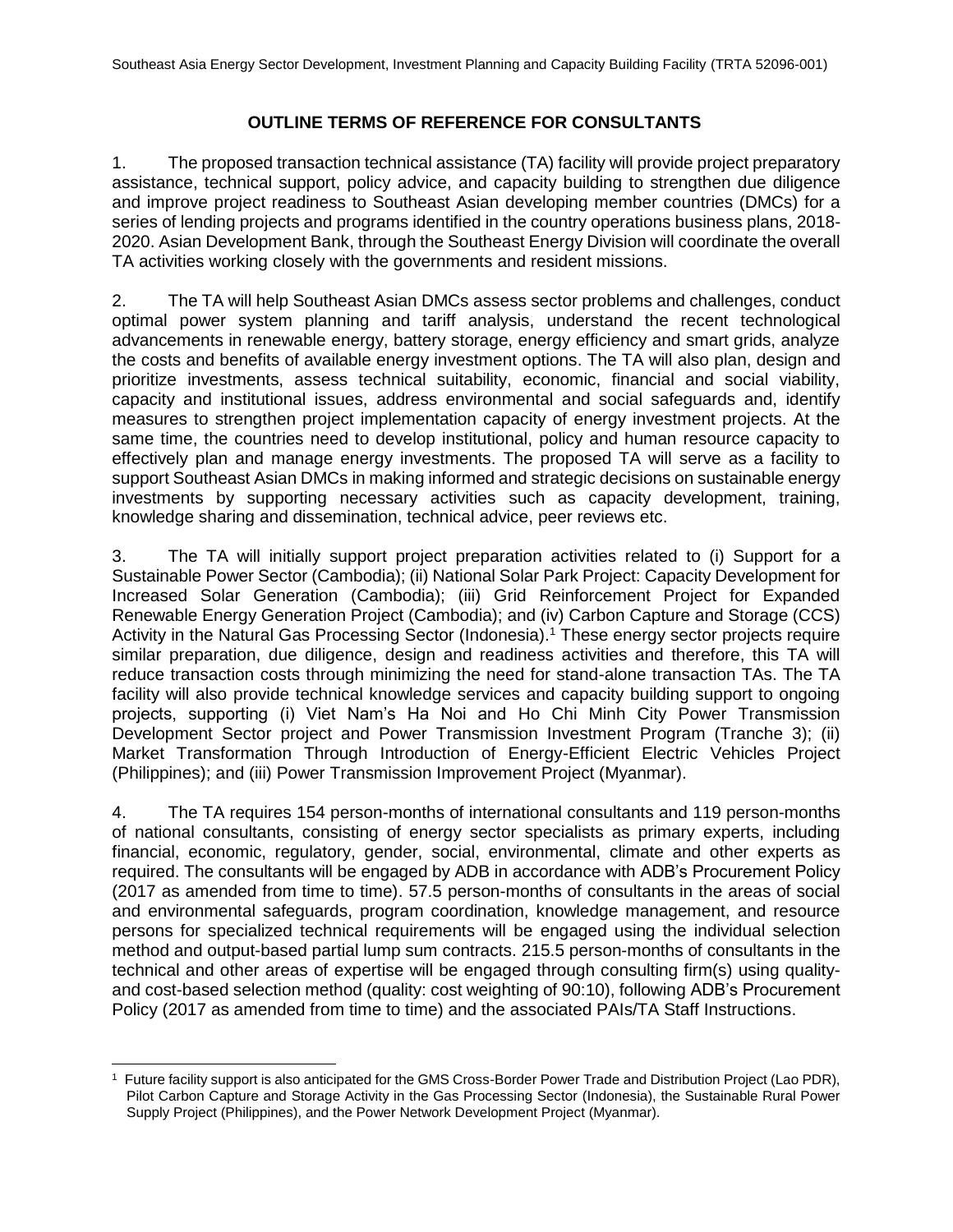5. Among the above-listed projects, the scope for the Cambodia project is presented in Section I, which will need to be implemented as a first order once the TA is approved. The scope for the other projects is presented in Sector II, which will need to be further elaborated with defined deliverables during project implementation, supported by contract variation as required. The TA scope is also expected to expand to cover additional activities, consistent with the TA's outputs and outcome, and be replenished from time to time as funds are required and identified, including those from cofinancing sources and ADB-administered trust funds. Accordingly, the consultant contracts will be extended with corresponding budget increase subject to consultants' satisfactory performance and their availability.

**Section I. Cambodia: Support for a Sustainable Power Sector** (Co-financed by the Clean Energy Financing Partnership Facility and the Clean Technology Fund Business Development Facility under the Climate Investment Funds)

### **A. Project background**

6. In recent years, the Government of Cambodia has made significant progress developing the energy sector, including growing and diversifying national generation capacity from diesel to hydropower, coal, and solar, and increasing the national electrification rate from 15% in 2007 to over 68% in 2017. These efforts have contributed to recent high economic growth and substantial poverty reduction in Cambodia.

7. The Government recognizes that expanding access to modern, affordable and reliable forms of energy is essential for the country's continued social and economic growth. However, the organization and strategy within the power sector in Cambodia is fragmented and the development of policies and physical infrastructure (generation, transmission and distribution) is done in an ad hoc manner. For example, while the government has committed to a 16% reduction in greenhouse gas emissions by 2020, from a business as usual scenario by 2030 from the energy sector, there are no clear renewable energy or energy efficiency policies in place to meet this goal. $<sup>2</sup>$  Nor is there a comprehensive least-cost electrification plan to meet the government's</sup> electrification targets of 100% of villages connected by 2020. In recent years, development partners have provided recommendations and drafted high-level strategic advice, which needs to be translated into detailed strategies, programs and operating guidelines.<sup>3</sup>

8. The country's current Power Development Plan (PDP), updated in 2015, forecasts meeting future growth in electricity demand through investments in thermal generation (coal-fired in the short-term and both coal and natural gas in the long-term) and large hydropower. However, the social and environmental impacts of these plants and the high cost of imported coal are making conventional energy sources less desirable. In addition, the current PDP does not consider the benefits of new sources of renewable energy like solar and the rise of decentralized renewables, such as rooftop solar. Moreover, the planning process did not employ a broad consultative approach or knowledge transfer to MME and EDC planning departments. At the same time, recent reductions in the cost of solar photovoltaic power generation, the country's abundant solar resources, and the ability of solar to complement the generation profile of Cambodia's existing hydropower, are making solar an attractive alternative to large hydro and coal-fired plants. The country's first 10 MW solar plant located at Bavet in Svay Rieng Province

 <sup>2</sup> Government of Cambodia. 2015. *Cambodia's Intended Nationally Determined Contribution*. Phnom Penh.

<sup>3</sup> For example, see European Union. 2013. *Draft National Policy, Strategy and Action Plan for Energy Efficiency*.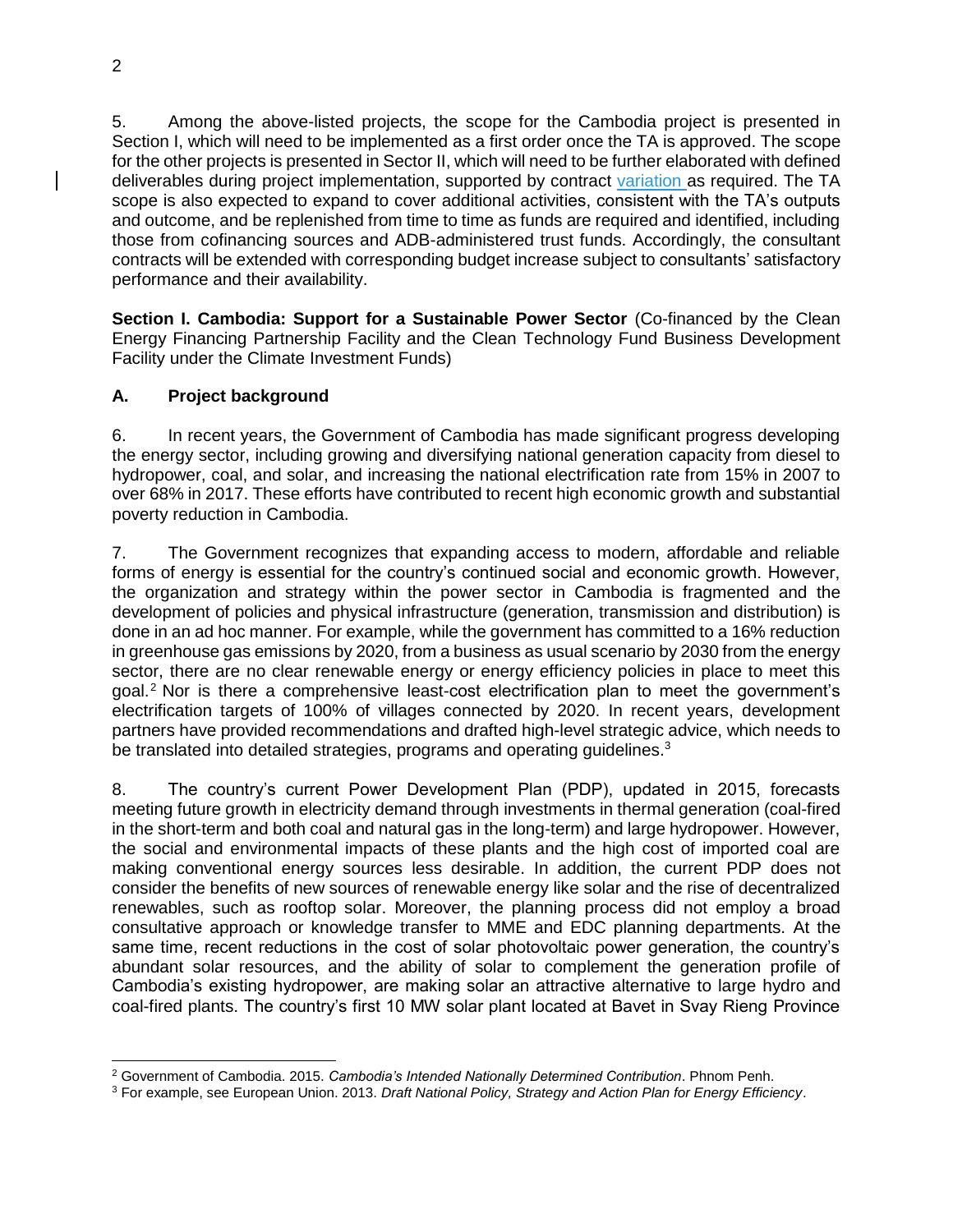which was financed by ADB's private sector operations, was commissioned in October 2017.<sup>4</sup> Building on the success of this project, the government, with ADB support, is currently developing a 100 MW capacity solar park, and aims to tender out construction of the first power plant to private developers by August 2018.<sup>5</sup> The government is also developing guidelines for solar rooftop generation and exploring the potential for floating solar installations in existing hydro reservoirs.

9. The current PDP does not reflect recent technological advancements in renewable energy and associated cost reductions, enhanced energy efficiency, or coordination with regional power sector strategies for the Greater Mekong Subregion. Thus, there is a strong case for Cambodia to embark on a new power sector strategy and power development plan. The sector strategy should also include a comprehensive institutional, legal, and regulatory scheme. In addition, there needs to be an implementation plan that facilitates the cost-effective and well-sequenced development of generation, transmission, and distribution infrastructure.

### **B. Scope of Work**

10. Under the Cambodia component for Support for a Sustainable Power Sector, an international consulting firm specializing in power system planning, including transmission and distribution planning and engineering, will be engaged to assist MME with the following outputs: (i) develop an improved, comprehensive energy sector strategy (including energy efficiency, renewable energy, and rural electrification), (ii) prepare a 10-year power development plan (that includes generation, transmission, and distribution), (iii) develop an investment plan and pipeline of priority projects; and (iv) prepare a medium-term capacity development plan for MME and EDC staff.

11. The consulting firm will be required to hold several interactive public stakeholder discussions with civil society organizations, development partners, and the government; prepare several reports; set up systems and procedures; implement a variety of capacity development activities; and monitor project implementation. Approved policies and strategies will be disclosed to the public through MME's website in both English and Khmer language, as well as through other means appropriate to reaching other interested stakeholders.

12. A team of international and national consultants from the engaged consulting firm will be responsible for preparing the energy sector strategy, 10-year power development plan, investment plan, and capacity development plan. It is estimated that a total of 77 person-months of consulting services, comprising 47 person-months of international consulting services and 30 person-months for national consulting services, are required to undertake this work. Of this, 35 person-months of international consulting services and 30 person-months of national consulting services are to be engaged through a firm. The technical assistance activities (TA activities) will be administered over a period of 24 months from August 2018–August 2020. ADB will engage consulting firms and individual consultants in accordance with ADB Procurement Policy (2017, as amended from time to time) and the associated Project Administration Instructions/TA Staff Instructions.

 <sup>4</sup> ADB. 2016. *Report and Recommendation of the President to the Board of Directors: Proposed Loans and Administration of Loan to Sunseap Asset (Cambodia) Co. Ltd. Cambodia Solar Power Project (Cambodia).* Manila.

<sup>&</sup>lt;sup>5</sup> The project represents a collaborative approach between ADB's Southeast Asia Energy Division and the Office of Public-Private Partnerships, which signed a transaction advisory services agreement with EDC in June 2017 to support EDC in the tender process for the first solar power plant.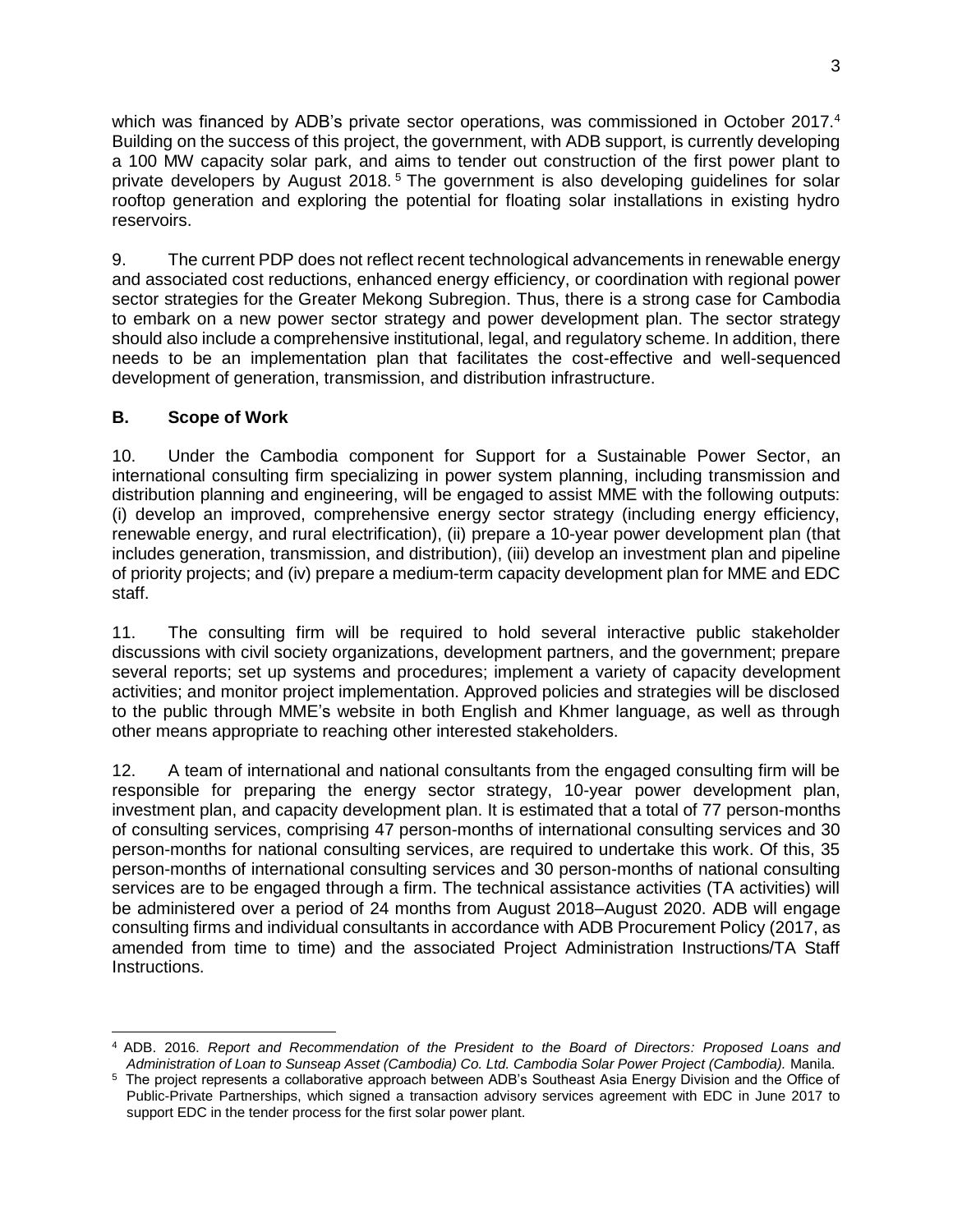13. The following team of experts will be engaged from a consulting firm that has expertise in energy demand and market analysis, demand projections, assessing supply options to meet energy demand, investment requirements, and legal and institutional arrangements.

14. **Power system/planning engineer (international, 8 person-months; national, 4 person-months).** The international expert shall preferably have an advanced degree, minimum master's degree, in electrical engineering, and at least 15 years of experience in power system planning, including 5 years as a project manager. As team leader, this expert will be responsible for all TA activity outputs and will serve as liaison with the Ministry of Mines and Energy (MME), EDC, and the ADB Project Officer. The expert will seek and coordinate the inputs of all team members and ensure the quality and timely submission of reports. The national expert will support the international expert in accomplishing the tasks. The power system/planning engineer will undertake the following activities:

- (i) Review existing fragmented power system planning studies and reports prepared by MME and development partners;
- (ii) Review existing network studies (load flow, steady state and transient stability, short circuit) and identify factors that limit the utilization of Cambodia's transmission network and identify suitable solutions to improve the utilization of Cambodia's transmission network;
- (iii) Review power development plans for the Greater Mekong region in general, with a view to assessing the implications for Cambodia's power sector plans;
- (iv) In consultation with MME and EDC, obtain an updated understanding of the implementation of the various plans;
- (v) If necessary, the power system/planning engineer may undertake additional network studies to determine the timing of 500kV/230kV transmission lines;
- (vi) Based on updated demand forecasts and outlooks for rooftop solar photovoltaic uptake, and existing and planned generation projections, determine a least-cost optimal generation plan to deliver a reliable power system. This will include scenarios with high levels of grid-connected solar photovoltaic generation. The plan should take into account any relevant policies that impact the power sector;
- (vii) To demonstrate the robustness of the developed plan, the Power System/Planning Engineer should carry out dispatch simulations for a variety of conditions expected in Cambodia's power system;
- (viii) Train MME and EDC staff in the use of existing power system planning software; if no such software exists, procure a suitable power system planning software package considering suitability and lifecycle costs. The software should be appropriate for planning Cambodia's power system including facilities for (1) development of least cost generation expansion plans with scenarios of high levels of renewable energy, (2) dispatch simulations, (3) demand forecasting, and (4) capability for representing and expanding the transmission network. If software tools are already in place, then determine their suitability and if necessary, procure an updated version to ensure that it is able to manage planning in an environment with high levels of renewable energy;
- (ix) Carry out training of MME and EDC planning staff in developing the updated 10 year power development plan that considers low cost solar photovoltaic generation in the power generation mix. The training should include coverage of transmission and distribution network planning issues and contain input from the Transmission/Distribution Engineer; and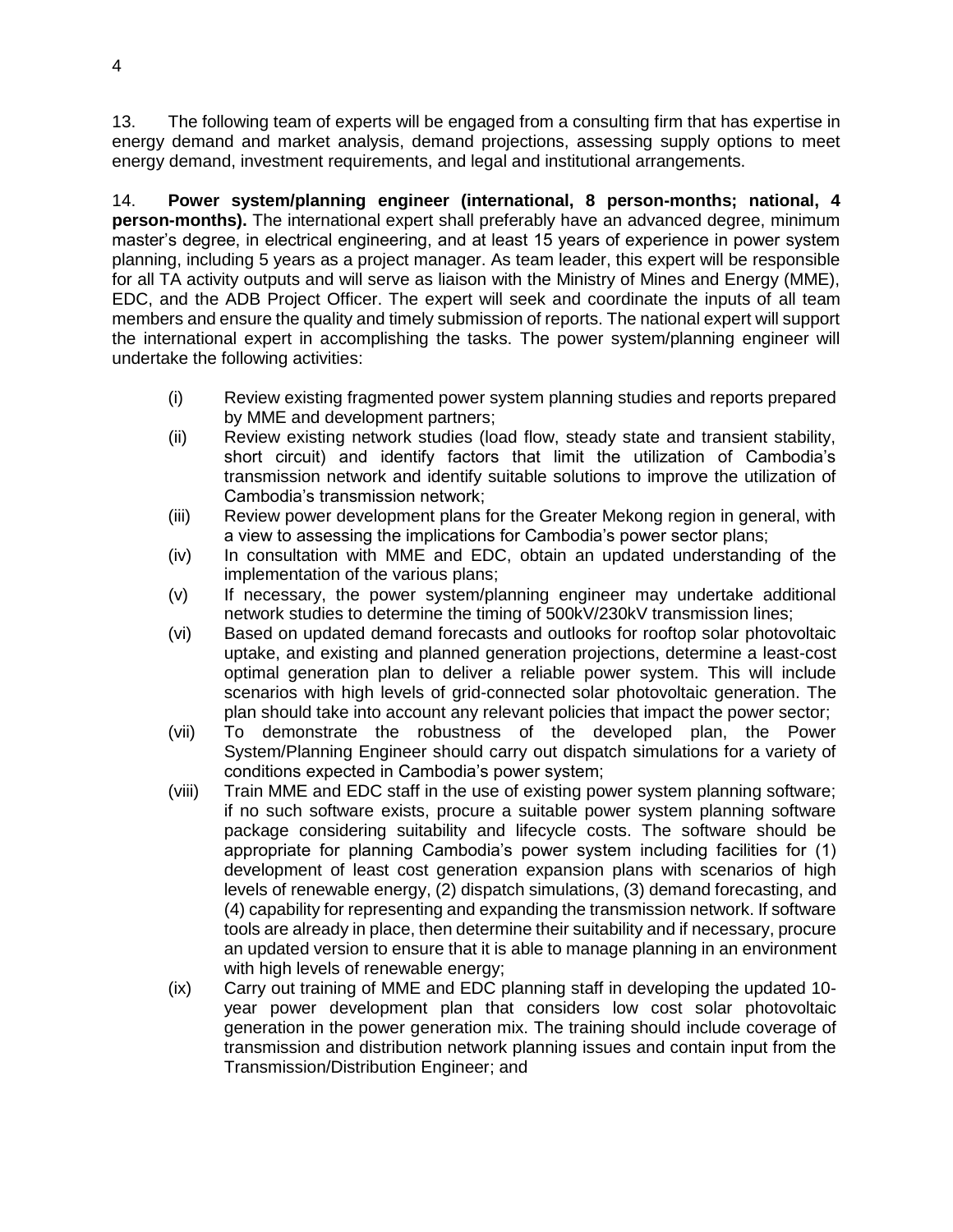(x) Supervise and organize the necessary workshops and seminars and conduct the necessary training and capacity building for MME and EDC staff, including a capacity development implementation program.

15. **Transmission/distribution engineer (international, 5 person-months; national, 5 person-months).** The international expert shall preferably have an advanced degree, minimum master's degree, in electrical engineering. The expert shall have at least 10 years of experience working with transmission and distribution planning software tools, including certificates of completed software courses. The expert should have at least 5 years of experience in transmission planning. The national expert will support the international expert in accomplishing the tasks. The Transmission/distribution engineer will undertake the following activities:

- (i) Undertake technical review of projects in EDC's investment plan for critical transmission lines, distribution lines, and substations;
- (ii) Review the cost estimates, procurement plan, implementation schedule, and proposed location of the transmission and distribution lines and their associated substations;
- (iii) Conduct training on new technologies and support on how these could be used in Cambodia;
- (iv) Review existing technical specifications with MME and EDC's technical staff to determine their appropriateness and if necessary, work with MME and EDC's engineering team in updating the technical specifications;
- (v) In consultation with the Power System/Planning Engineer, develop a suitable transmission plan for the least-cost optimal generation plan;
- (vi) In consultation with the Least-Cost Electrification Specialist, develop suitable plans for distribution network development that are consistent with the least-cost optimal generation plan developed by the Power System/Planning Engineer;
- (vii) Carry out necessary technical studies on the transmission plans that are consistent with the 10-year least-cost optimal generation plan to ensure that they will adhere to the standards defined in Cambodia's grid code;
- (viii) Jointly with MME and EDC's planning and engineering teams, carry out prefeasibility studies for a few critical transmission and distribution lines and their associated substations. Undertake the analysis between different voltage levels and technologies, proposed location of the future substations, footprint (land acquisition), preliminary design, costing, contract packaging, and implementation schedule;
- (ix) Conduct due diligence on proposed upgrades required in substations along with MME and EDC staff including substation automation and help the staff in defining scope, costs, etc.; and
- (x) Ensure that MME and EDC staff can carry such analysis on their own through onthe-job training for selected immediate transmission and distribution components.

16. **Energy specialist/planner (international, 5 person-months; national 5 personmonths).** The international expert shall preferably have an advanced degree, minimum master's degree, in energy economics and at least 10 years of work experience in energy planning, with 5 years of experience with renewable energy (particularly solar photovoltaic). The national expert will support the international expert in accomplishing the tasks. The energy specialist/planner will undertake the following activities: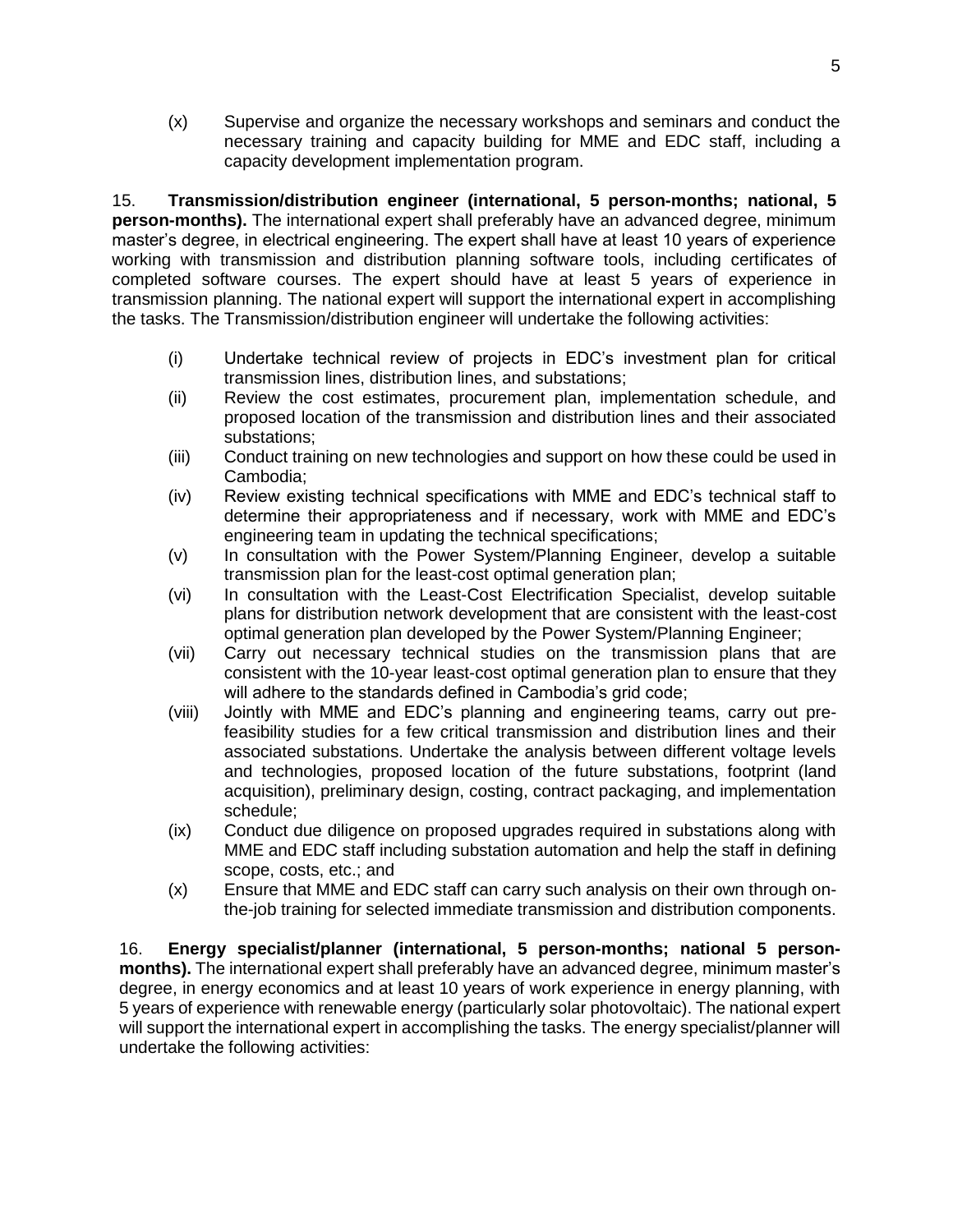- (i) Develop a common methodology for power demand and supply analysis and develop power demand projections for the 10-year study period. These projections will consider projections for gross domestic product, population and other economic indicators in close consultation with the Ministry of Economy and Finance and Ministry of Planning, local research institutions, and development partners;
- (ii) Conduct the surveys on the use of energy in various sectors;
- (iii) Conduct a survey to collect data on significant new load facilities that may be connected to the network for their consideration in the demand forecast;
- (iv) Develop a set of power system demand forecasts for Cambodia's power system that reflect present and expected economic conditions, plans for electrification, the results of the survey on energy use by various sectors, and plans and options for energy efficiency improvements. The forecasts will need to be developed to support the planning studies being carried out by the Power System/Planning Engineer and the Transmission/Distribution Engineer in their studies. For example, forecasts of net demand for each 115 kV, 230 kV (and possibly 500 kV) substations will be required;
- (v) Develop scenarios of rooftop solar photovoltaic uptake suitable for Cambodia's conditions over the 10-year outlook period by location so that they can be included in the demand forecasts;
- (vi) Assess the power supply options in Cambodia from hydropower, coal-based, solar photovoltaic generation and imports from neighboring countries to determine their merits in terms of environmental impacts, social impacts and which source is of low-cost to the economy;
- (vii) Assess the technical feasibility of some power supply options in close consultations with the Energy Economist. Economist;
- (viii) Recommend options, including their costs, for delivering the power supply required to meet the power demand, in close consultation with the Power System/Planner Engineer and Energy Economist;
- (ix) Train EDC and MME staff on the developing common methodology and develop the capacity development plan; and
- (x) Design, organize, facilitate, and document public discussions with a range of stakeholders, including civil society on the supply options, and ensure that these discussions follow ADB models of good practice for consultation.

17. **Power system/energy economists (international, 4 person-months; national, 4 person-months)**. The international expert shall preferably have an advanced degree, minimum master's degree, in economics, finance or engineering with at least 15 years of experience, including at least 10 years' experience in power system economic analysis. The national expert will support the international expert in accomplishing the tasks. The power system/energy economists will undertake the following activities:

- (i) Assess the economic feasibility of power supply options in close consultations with the Power System/Planner Engineer;
- (ii) In close consultation with the Energy Specialist/Planner, advise on economic costs of options for delivering the power supply required to meet power demand;
- (iii) Review the economic analysis of existing pre-feasibility/feasibility studies for at least two-each of generation, transmission and distribution projects and conduct sensitivity analysis to determine their overall economic rate of return. Identify the stakeholders who would benefit and carry out a distributional analysis of net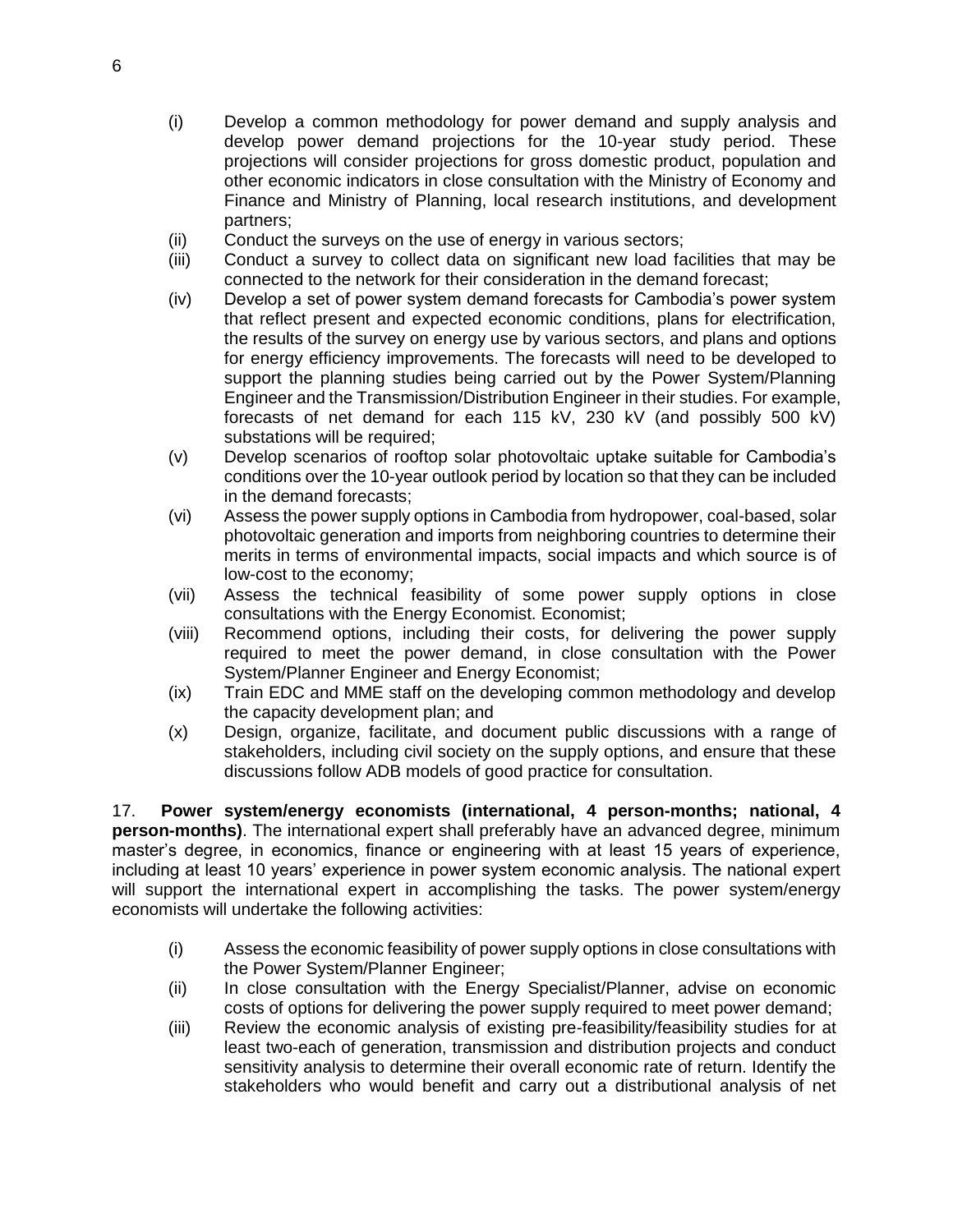benefits. Undertake these tasks jointly with EDC and MME staff so as to improve their skills in these aspects;

- (iv) Identify the institutional and regulatory impediments to collecting energy information and preparing the long-term outlook; and
- (i) Determine the improvements necessary in the institutional and regulatory framework to support the function of energy planning in the MME, EDC and other agencies.

18. **Financial/Public Private Partnership (PPP) specialist (international, 2 personmonths; national, 2 person-months)**. The international expert shall preferably have a master's Degree in finance or business administration, CA/CPA or equivalent and a minimum of 10 years' experience, and extensive experience with PPP and IPP projects. The national expert will support the international expert in accomplishing the tasks. The Financial/PPP specialists will undertake the following activities:

- (i) Assess the availability of financial resources from domestic and international bilateral, multilateral, and private sector sources in meeting the investment needs, and develop a financing plan to implement the long-term planning;
- (ii) Develop business models and a database of innovative sources of investment for renewable energy and energy efficiency projects, including analyzing the possibility of developing the projects under a public-private partnership;
- (iii) Develop a funding vehicle that can attract global climate financing and leverage private sector resources for clean energy projects, in consultation with the Renewable Energy Specialist and Energy Efficiency Specialist;
- (iv) Develop a financial model of the 10-year outlook taking into account costs of generation, transmission and distribution, as well as the financing modalities as recommended by the Energy Economist to determine the implications for the total cost of electricity supply under the least-cost plan;
- (v) In undertaking the financial analysis, train MME and EDC in undertaking such analysis on their own; and
- (vi) Review MME and EDC financial management practices and prepare a financial management assessment report.

19. **Renewable energy specialists** (**international, 4 person-months; national, 4 personmonths)**. The international expert shall preferably have a master's degree, minimum 4-year bachelor's degree, and at least 15 years of experience in renewable energy technologies and applications. The expert should have at least 8 years' work experience in solar photovoltaic regulation, including developing appropriate feed-in tariffs and renewable energy policies. The national expert will support the international expert in accomplishing the tasks. The renewable energy specialists will undertake the following tasks:

- (i) Review Cambodia's existing renewable energy (other than hydropower) policy, regulations, strategy, and institutional arrangements and determine their appropriateness in the current context. Suggest appropriate changes, if necessary;
- (ii) Consolidate information on promoting renewable energy development from MME including those proposed by the private sector;
- (iii) Review existing studies and reports on the development of renewable resources undertaken by development partners and prepare a priority list of projects for implementation;
- (iv) Prepare renewable energy development strategy for Cambodia, including targets, implementation strategy, necessary investment, and institutional arrangements;
- (v) Specify the VRE development options for use in the 10-year plan;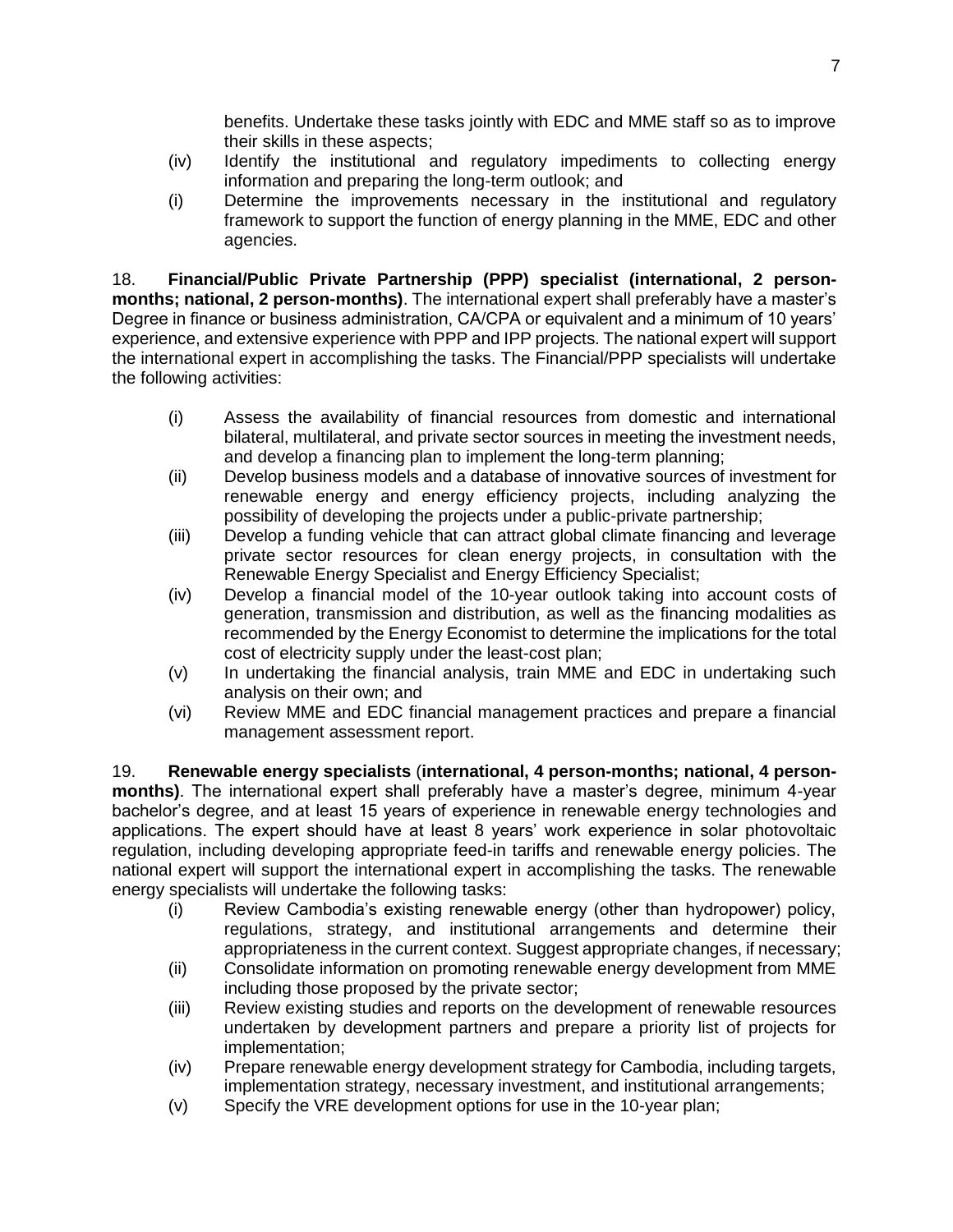- (vi) Design, organize, facilitate, and document public stakeholder discussions on renewable energy development (solar photovoltaic ground mounted and roof-top mounted projects) with a range of stakeholders, including civil society, ensuring that they follow ADB models of good practice for consultation;
- (vii) Conduct institutional development activities such as (but not limited to) strategic planning, organizational performance assessment, sector development planning and action plan preparation;
- (viii) Advise on development of various business models for renewable energy development, including public–private partnerships, and funding vehicles that can attract global climate financing; and
- (ix) Based on assessments, suggest appropriate long-term capacity development plan in renewable energy and emerging technologies, such as use of battery energy storage systems on transmission and distribution networks.

20. **Energy efficiency specialists (international, 3 person-months; national, 3 personmonths).** The international expert should preferably have an advanced degree, minimum master's degree, in engineering with at least 15 years of work experience, including 7 years in energy efficiency work. The national expert will support the international expert in accomplishing the tasks. The energy efficiency specialists will undertake the following tasks:

- (i) Review the existing energy efficiency policy, law, regulations, and institutional arrangements. Also review work of EU consultants and their recommendations. In consultation with MME, assist in drafting suitable policy recommendations;
- (ii) Review existing studies and reports for energy efficiency including the building codes under preparation;
- (iii) Examine the potential of introducing minimum energy performance standards for lights, electric motors, electric fans as a low hanging fruit in targeting energy efficiency improvements;
- (iv) Assist MME in preparing an energy efficiency policy for Cambodia, including targets, implementation strategy, necessary investment, and institutional arrangements;
- (v) Determine options for improvement in energy efficiency and assist the Energy Specialist in reflecting energy efficiency improvements into the demand outlook for Cambodia's power sector;
- (vi) Conduct workshops, seminars, and conferences;
- (vii) Design, organize, facilitate, and document public stakeholder discussions with a range of stakeholders, including civil society, ensuring that they follow ADB models of good practice for consultation;
- (viii) Conduct institutional development activities such as (but not limited to) strategic planning, organizational performance assessment, sector development planning and action plan preparation;
- (ix) Advise on development of various business models to promote energy efficiency, including public–private partnerships, and funding vehicles that can attract global climate financing; and
- (x) Based on review of documents and assessment of existing institutional structure in MME, recommend appropriate capacity development plans for energy efficiency.

21. **Least-cost electrification specialist (international, 4 person-months)/GIS Specialist (national 3 person-months).** The international expert should preferably have a master's degree, minimum 4-year bachelor's degree, in electrical engineering, with a minimum 10 years' professional experience and a minimum 5 years in power distribution and sub-transmission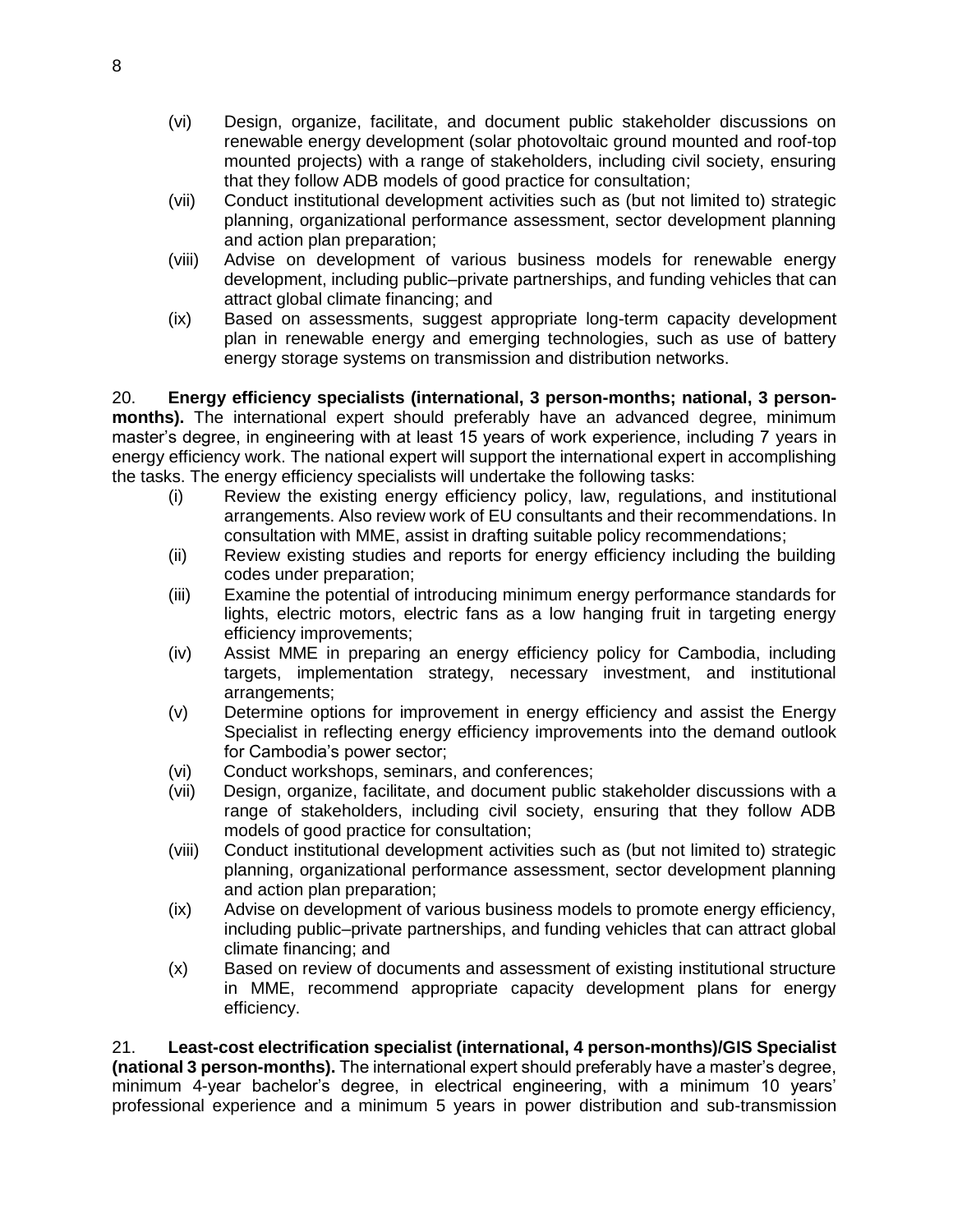system planning. Experience in grid transmission planning also desirable. Working knowledge of a credible commercial power flow software package is required with experience in use of tools such as GIS and Network Planner preferable. The national expert will support the international expert in accomplishing the tasks. The least-cost electrification/GIS specialists will undertake the following tasks:

- (i) Identify household and villages by GIS techniques and validate MME/EDC data.
- (ii) Carry out a review of the rural electrification plans and implementation to date;
- (iii) Prepare distribution load forecasts by province, where necessary coordinating this work with the load forecasting work of the Energy Specialist;
- (iv) Assess existing rural electrification plans and determine geospatial least cost distribution network expansion plans for Cambodia, that are consistent with the wider plans developed by the Power System/Planner Engineer;
- (v) Update Cambodia's rural electrification plans taking into account distributed resources, and off-grid solutions;
- (vi) Determine an off-grid development plan consistent with rural electrification plans which complements the overall plan developed on this project;
- (vii) Where necessary, carry out power flows and power system analysis for distribution systems;
- (viii) With the other specialists, conduct optimization modelling for on-grid and off-grid electrification options; and
- (ix) Conduct power system studies reviewing options for network reinforcement as necessary, including costs of various options.

22. **Program coordinator (international, 12 person-months).** This position will be filled through the direct hiring of an individual consultant by ADB. The international expert should preferably have a master's degree in an appropriate field (engineering, energy policy, urban planning, etc.) with at least 6 years of work experience. The Program Coordinator should have prior experience working in Southeast Asia with an understanding of Cambodia's energy sector. The analyst will report to the ADB project officer and be based in ADB's offices in Bangkok. The program coordinator will undertake the following tasks:

- (i) Support the ADB project officer and other experts by conducting background research, undertaking analysis, developing and finalizing sections of reports, and maintaining a database of reference material; and
- (ii) Support ADB missions, workshops and consultations, and participate in technical discussions with government.

23. The consultants will prepare an inception report within 1 month, an interim report within 12 months, and a draft final report within 23 months from the commencement of consulting services. For each report, the consultants will organize a workshop to enhance staff skills in energy planning from the concerned ministries.

# **Section II. Country Project Planning and Implementation Support**

24. The below TORs are indicative and subject to minor modification once the scope for each consultant is identified. It is estimated that a total of 196 person-months of consulting services, comprising 107 person-months of international consulting services and 89 person-months for national consulting services, are required to undertake preparation, due diligence, design and readiness activities for (i) National Solar Park Project: Capacity Development for Increased Solar Generation (Cambodia); (ii) Grid Reinforcement Project for Expanded Renewable Energy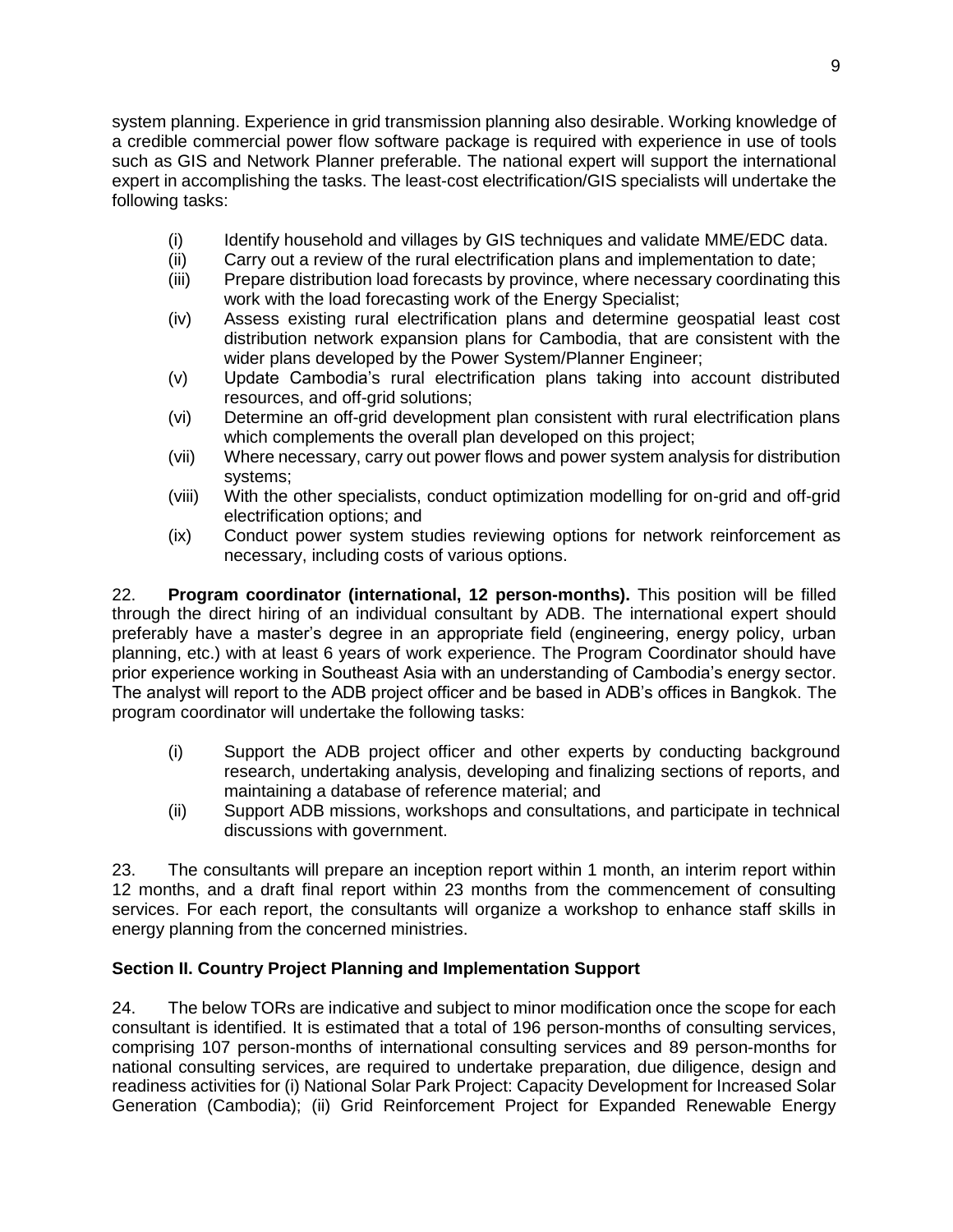Generation Project (Cambodia); and (iii) Carbon Capture and Storage (CCS) Activity in the Natural Gas Processing Sector (Indonesia). <sup>6</sup> These energy sector projects require similar preparation, due diligence, design and readiness activities and therefore, this TA will reduce transaction costs through minimizing the need for stand-alone transaction TAs. The TA facility will also provide technical knowledge services and capacity building support to ongoing projects, supporting (i) Viet Nam's Ha Noi and Ho Chi Minh City Power Transmission Development Sector project and Power Transmission Investment Program (Tranche 3); (ii) Market Transformation Through Introduction of Energy-Efficient Electric Vehicles Project (Philippines); and (iii) Power Transmission Improvement Project (Myanmar)

25. The TORs will be further elaborated with defined deliverables during project implementation and contract variations will be made accordingly. The TA scope is also expected to expand to cover additional activities, consistent with the TA's outputs and outcome, and be replenished from time to time as funds are required and identified, including those from cofinancing sources and ADB-administered trust funds. Accordingly, the consultant contracts will be extended with corresponding budget increase subject to consultants' satisfactory performance and their availability.

# **C. International Consultants**

26. **Solar energy specialist/team leader (international, 4 person-months).** The specialist will have a degree in electrical engineering or related field and preferably 15 years of professional experience in energy development projects and experience in ADB-funded projects (or by any other similar international funding agencies). The consultant will undertake the following tasks:

- (i) Review existing renewable energy (other than hydropower) policy, regulations, strategy, and institutional arrangements and determine their appropriateness in the current context; suggest appropriate changes, if necessary;
- (ii) Consolidate information on promoting renewable energy development from the government and from private sector;
- (iii) Review existing studies and reports on the development of renewable resources undertaken by development partners and prepare a priority list of projects for implementation;
- (iv) Specify the renewable development options for use in the 10-year plan;
- (v) Advise on development of various business models for renewable energy development, including public–private partnerships, and funding vehicles that can attract global climate financing;
- (vi) Based on assessments, suggest an appropriate long-term capacity development plan in renewable energy and emerging technologies, such as use of battery energy storage systems on transmission and distribution networks;
- (vii) Conduct technical due diligence of the components and packages of identified projects, including reviewing selected feasibility studies and detailed design reports, ensure quality control, analyze technical and institutional risks associated with the proposed approach and identify mitigation measures;
- (viii) Support the selected projects' executing agency and ADB team in meeting project readiness criteria for project Board approval;
- (ix) Help solve (as required) technical challenges in ongoing projects;

 6 Future facility support is also anticipated for the GMS Cross-Border Power Trade and Distribution Project (Lao PDR), Pilot Carbon Capture and Storage Activity in the Gas Processing Sector (Indonesia), the Sustainable Rural Power Supply Project (Philippines), and the Power Network Development Project (Myanmar).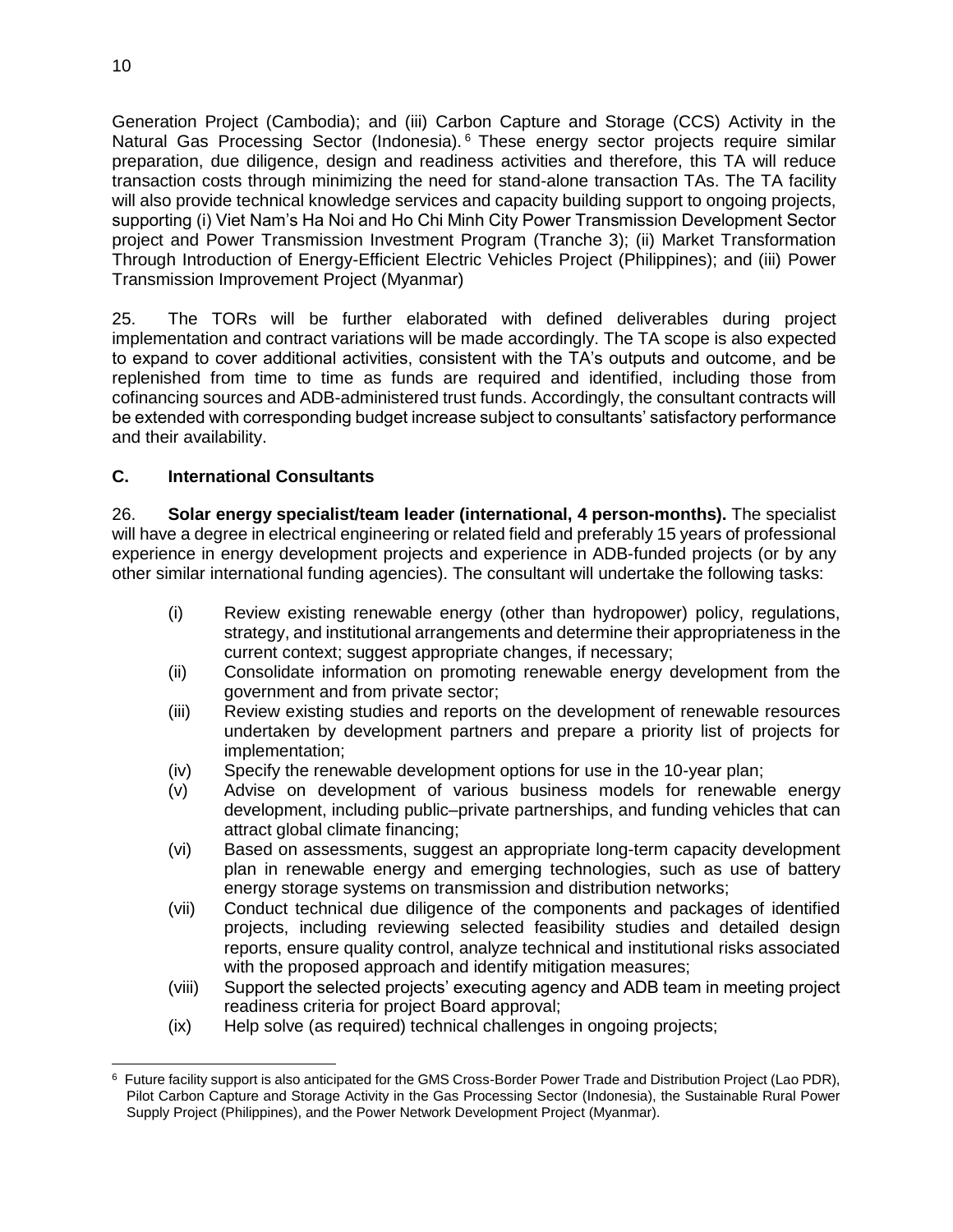- (x) Design, organize, facilitate, and document public stakeholder discussions with a range of stakeholders, including civil society, ensuring that they follow ADB models of good practice for consultation;
- (xi) Conduct institutional development activities such as (but not limited to) strategic planning, organizational performance assessment, sector assessment and development planning and action plan preparation; and
- (xii) Conduct workshops, seminars, and conferences. The consultant is required to coordinate and cooperate with other specialists closely.

27. **Electric vehicle (EV) specialists (international, 9 person-months).** The specialists will have a degree in electronic engineering or related field and preferably 10 years of professional experience in EV development projects and experience in ADB-funded projects (or by any other similar international funding agencies). The specialists will undertake the following tasks:

- (i) Coordinate with local government units, utilities, tricycle associations and fleet managers, on key considerations for successful deployment of e-trikes;
- (ii) Support identification of key routes to be used by e-trike fleets;
- (iii) Support design of safe and adequate charging infrastructure and suggest technical specifications for charging stations for electric vehicles within local government units (LGUs) in the Philippines, consult with distribution companies and technology providers, and advise the Department of Energy on effective deployment of vehicle charging infrastructure for increased electric vehicle use including the use of solar panels;
- (iv) Review business models and use proposals for electric vehicles within LGUs. The consultant shall identify risks and propose approaches for minimizing risks and maximizing project benefits;
- (v) Develop responsibility and financial flow approaches in consultation with LGUs to ensure sustainable deployment of e-trike fleets;
- (vi) Develop safety protocols for first responders;
- (vii) Develop monitoring requirements for LGUs to ensure compliance with deeds of donation;
- (viii) Review proposals submitted for ADB consideration and provide succinct, technical feedback; and
- (ix) Identify weaknesses and risks in e-trike deployment plans and identify opportunities to strengthen the proposals.

28. **Carbon capture and storage (CCS) specialist (international, 3 person-month).** The specialist should have a degree in engineering, management, science, economics or other related areas from a recognized university. Post graduate/doctorate qualification is desired. The expert should have more than 15 years' experience preferably in the oil and gas industry. The candidate should demonstrate experience in implementation /research of CCS or Carbon Capture, Utilization, and Storage. The specialist will undertake the following tasks:

- (i) Review existing plant configuration and performance;
- (ii) Review, assess, and comment on the potential pilot CCS projects including updated survey data and pre-feasibility studies/feasibility studies; identify associated risks; and analyze the net CO2 benefit from proposed pilots;
- (iii) Review and comment on the proposed monitoring and verification plan and propose improvements, if needed;
- (iv) Identify the key data to be compiled and shared during project operation in order to maximize knowledge transfer during the course of the pilot;
- (v) Recommend options for incorporating high-level technology into project expansion;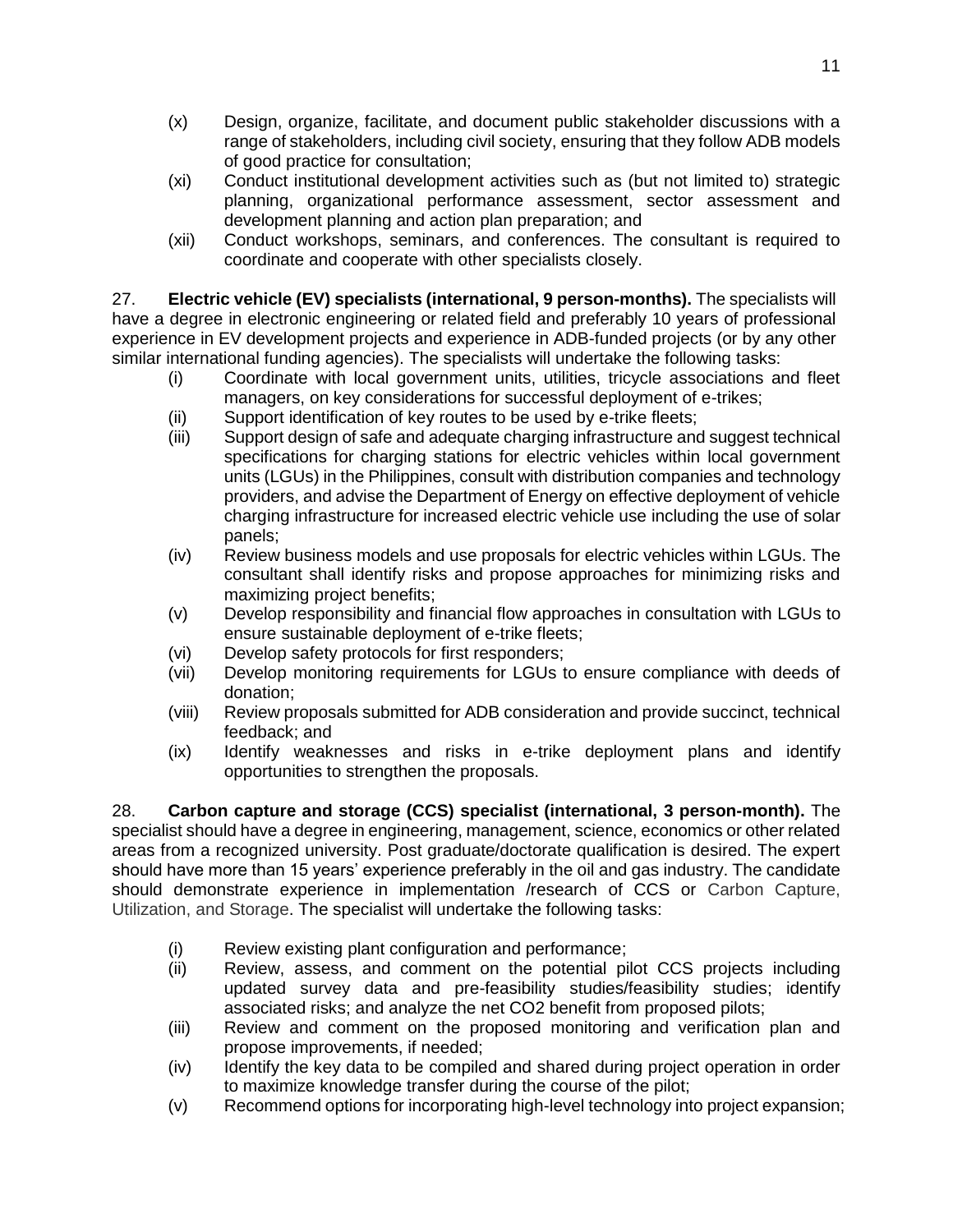- (vi) Identify key technical risks and mitigation measures;
- (vii) Coordinate with team members from the proposed Center of Excellence in Indonesia and identify ways in which they can contribute to the pilot project and wider knowledge sharing; and
- (viii) Provide critical technical inputs to other team members to aid in development of social and environmental safeguard activities. The consultant is required to coordinate and cooperate with other specialists closely.

29. **Transmission line specialist/team leader (international, 7 person-months).** The specialist will have a degree in electrical engineering or related field and preferably 15 years of professional experience in transmission network development projects and experience in ADBfunded projects (or by any other similar international funding agencies). The specialist will undertake the following tasks:

- (i) Conduct technical due diligence of the components and packages of identified projects, including reviewing selected feasibility studies and detailed design reports, ensure quality control, analyze technical and institutional risks associated with the proposed approach and identify mitigation measures;
- (ii) Support the selected projects' executing agency and ADB team in meeting project readiness criteria for project Board approval;
- (iii) Help solve (as required) technical challenges in ongoing projects;
- (iv) Design, organize, facilitate, and document public stakeholder discussions with a range of stakeholders, including civil society, ensuring that they follow ADB models of good practice for consultation;
- (v) Conduct institutional development activities such as (but not limited to) strategic planning, organizational performance assessment, sector assessment and development planning and action plan preparation; and
- (vi) Conduct workshops, seminars, and conferences. The consultant is required to coordinate and cooperate with other specialists closely.

30. **Substation specialist (international, 6 person-months).** The specialist will have a degree in electrical engineering or related field and preferably 15 years of professional experience in transmission substation development projects and experience in ADB-funded projects (or by any other similar international funding agencies). The specialist will undertake the following tasks:

- (i) Carry out a survey of the substations;
- (ii) Review the preliminary study and technical standards in use by the executing agency;
- (iii) Prepare engineering design for substations including substation equipment layout, drawings, bill of quantities, control system, protective coordination, SCADA telecommunication system, and cost estimation;
- (iv) Prepare technical specifications, implementation schedule, and evaluation and qualification criteria to be applied to the potential bidders;
- (v) work with transmission line specialist and procurement specialist to provide harmonized quality bidding documents; and
- (vi) Provide all technical information and necessary documents for bidding document to the Procurement Specialist in a timely manner. The consultant is required to coordinate and cooperate with other specialists closely.

31. **Distribution specialist/team leader (international, 6 person-months).** The specialist will have a degree in electrical engineering or related field and preferably 15 years of professional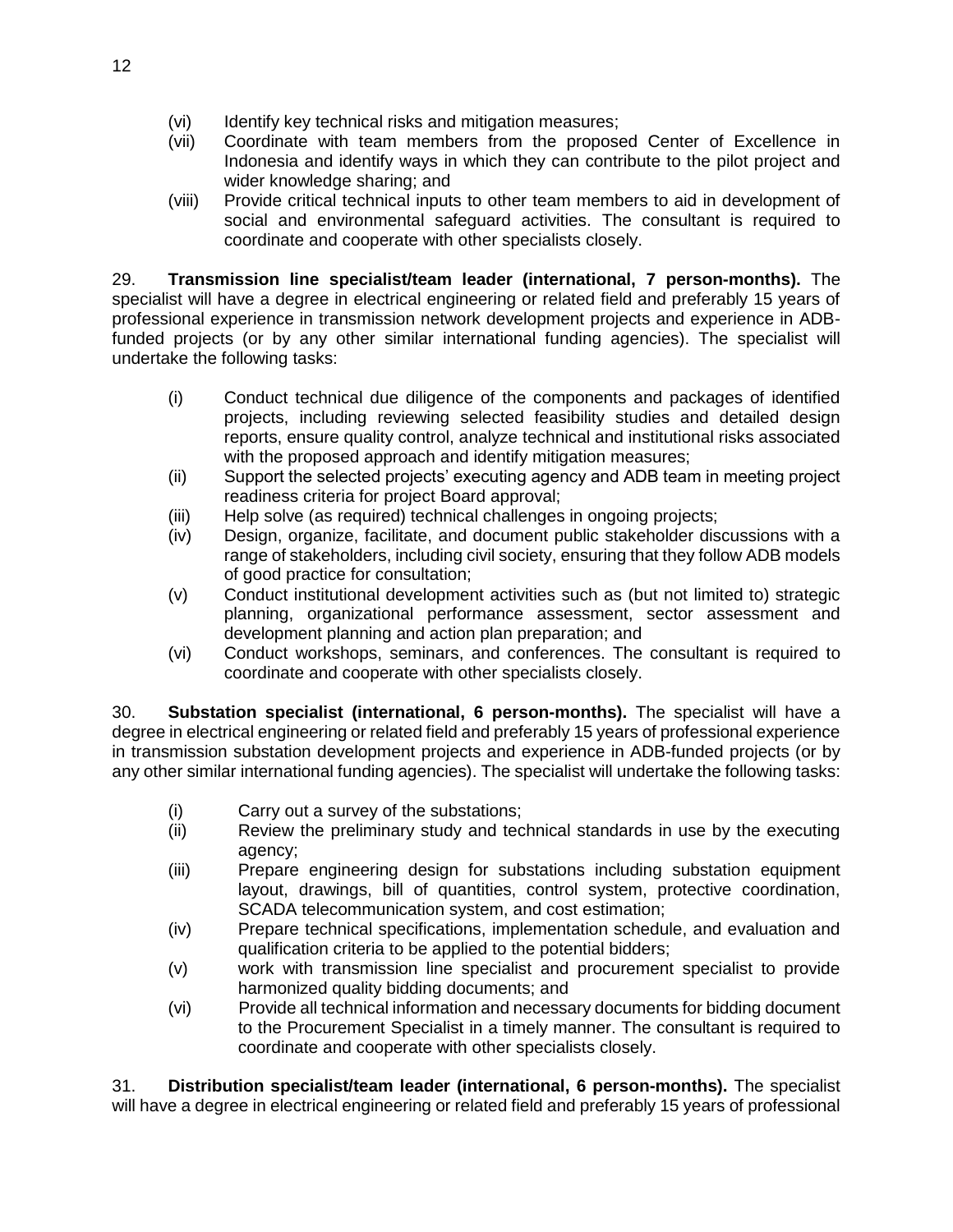experience in distribution network development projects and experience in ADB-funded projects (or by any other similar international funding agencies). The specialist will undertake the following tasks:

- (i) Conduct technical due diligence of the components and packages of identified projects, including reviewing selected feasibility studies and detailed design reports, ensure quality control, analyze technical and institutional risks associated with the proposed approach and identify mitigation measures;
- (ii) Support the selected projects' executing agency and ADB team in meeting project readiness criteria for project Board approval
- (iii) Help solve (as required) technical challenges in ongoing projects;
- (iv) Design, organize, facilitate, and document public stakeholder discussions with a range of stakeholders, including civil society, ensuring that they follow ADB models of good practice for consultation;
- (v) Conduct institutional development activities such as (but not limited to) strategic planning, organizational performance assessment, sector assessment and development planning and action plan preparation; and
- (vi) Conduct workshops, seminars, and conferences. The consultant is required to coordinate and cooperate with other specialists closely.

32. **Energy efficiency specialist (international, 5 person-months).** The specialist will have a degree in electrical engineering or related field and preferably 15 years of professional experience, including 7 years in energy efficiency work and experience in ADB-funded projects (or by any other similar international funding agencies). The specialist will undertake the following tasks:

- (i) Review the existing energy efficiency policy, law, regulations, and institutional arrangements as well as existing studies and reports for energy efficiency;
- (ii) Examine the potential of introducing minimum energy performance standards for lights, electric motors, electric fans as a low hanging fruit in targeting energy efficiency improvements;
- (iii) Review an energy services companies (ESCOs) market that can serve the energy efficiency needs of all levels of the government and conduct demonstration projects in several government or private sector facilities including on-the-job training.
- (iv) Assist the government in preparing the energy efficiency policy (if not existent or outdated) including targets, implementation strategy, investment, and institutional arrangements;
- (v) Design, organize, facilitate, and document public stakeholder discussions with a range of stakeholders, including civil society, ensuring that they follow ADB models of good practice for consultation;
- (vi) Conduct institutional development activities such as (but not limited to) strategic planning, organizational performance assessment, sector development planning and action plan preparation;
- (vii) Develop various business models to promote energy efficiency, including public– private partnerships, and funding vehicles that can attract global climate financing and identify immediate investment opportunities such as public lighting; and
- (viii) Conduct workshops, seminars, and conferences. The consultant is required to coordinate and cooperate with other specialists closely.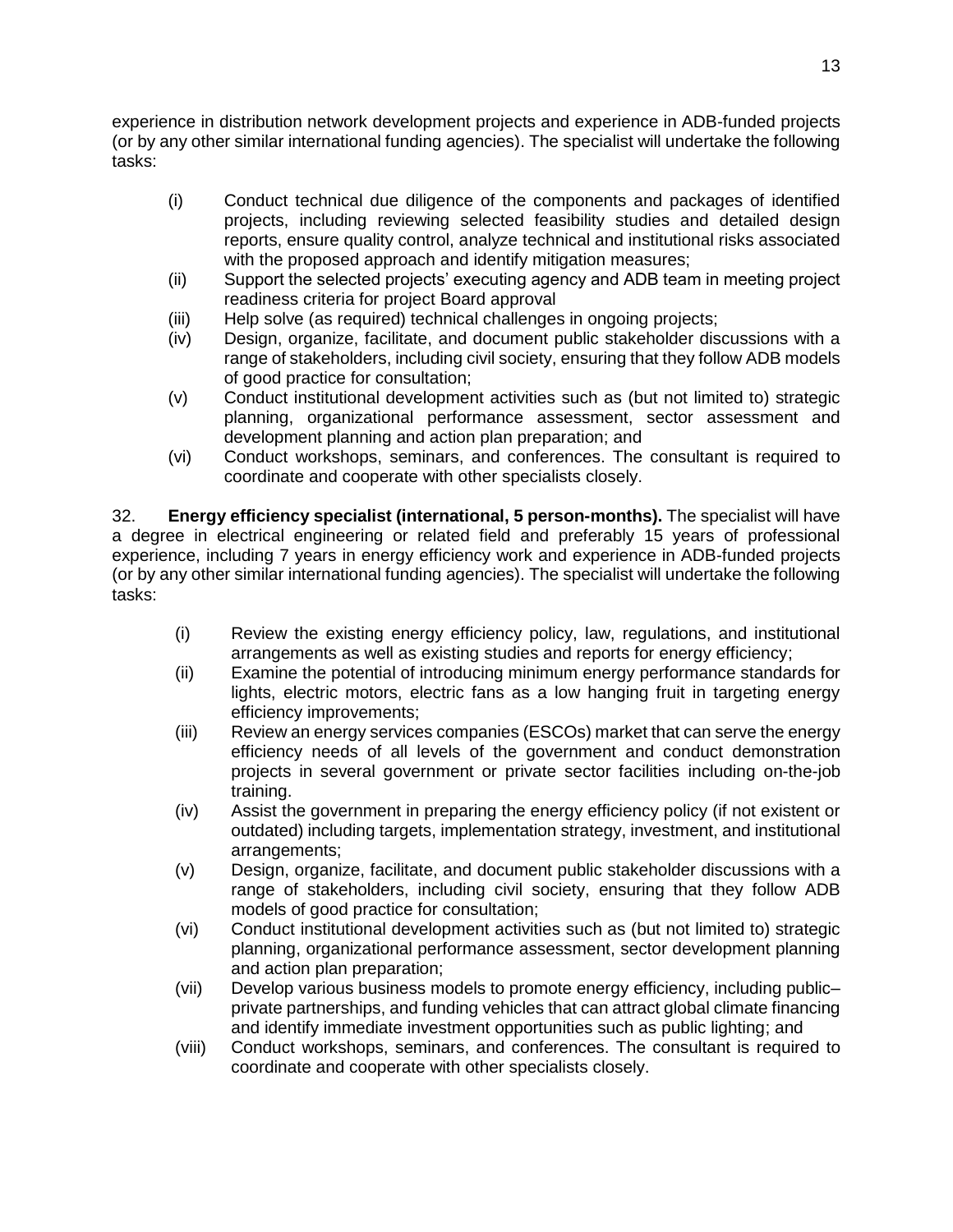33. **GIS specialist (international, 1 person-months).** The specialist will have a degree/certified training in engineering, geography, environmental sciences, and mapping technologies preferably with prior experience in collecting data from developing country government agencies for geospatial mapping. The specialist will be responsible for conducting the geo-referenced data collection, preparation, digitization, and analysis needed to arrive at least-cost off-grid energy access deployment plans for select states and regions. The specialist will liaise with the entire consulting team to obtain the necessary household energy demand, supply, renewable energy resource availability and other data; and with government ministries and agencies to obtain data such as the location and expansion plans of the national grid, location of communities, and geographical terrain. The specialist will undertake the following tasks:

- (i) Identify household and villages by GIS techniques;
- (ii) Prepare structured GIS-layered database to support the spatial analysis;
- (iii) Conduct geospatial identification and characterization of power (cluster) loads from communities and social infrastructure, and
- (iv) Creating geospatial maps for least-cost off-grid energy access planning. The specialist will also be required to organize user training seminars on geospatial planning and least-cost rural electrification planning. The consultant is required to coordinate and cooperate with other specialists closely.

34. **Smart grid specialist (international, 8 person-months).** The specialist will have a degree in electrical engineering or related field and preferably 15 years of professional experience in smart grid development projects and experience in ADB-funded projects (or by any other similar international funding agencies). The specialist will undertake the following tasks:

- (i) Review the existing smart grid development policy, law, regulations, and institutional arrangements as well as existing studies and reports for smart grid development;
- (ii) Examine the potential of introducing most appropriate smart grid technologies as a low hanging fruit in targeting efficiency improvements;
- (iii) Assist the government in preparing the smart grid development policy (if not existent or outdated) including targets, implementation strategy, investment, and institutional arrangements;
- (iv) Examine the potential of introducing most appropriate smart grid technologies as a low hanging fruit in targeting efficiency improvements including higher transmission technology such as high temperature low sag conductor, decentralized voltage control for distribution, micro-grids, automation and remote monitoring systems, etc.
- (v) Design, organize, facilitate, and document public stakeholder discussions with a range of stakeholders, including civil society, ensuring that they follow ADB models of good practice for consultation;
- (vi) Conduct institutional development activities such as (but not limited to) strategic planning, organizational performance assessment, sector development planning and action plan preparation;
- (vii) Develop various business models to promote smart grid development, including public–private partnerships, and funding vehicles that can attract global climate financing; and
- (viii) Conduct workshops, seminars, and conferences. The consultant is required to coordinate and cooperate with other specialists closely.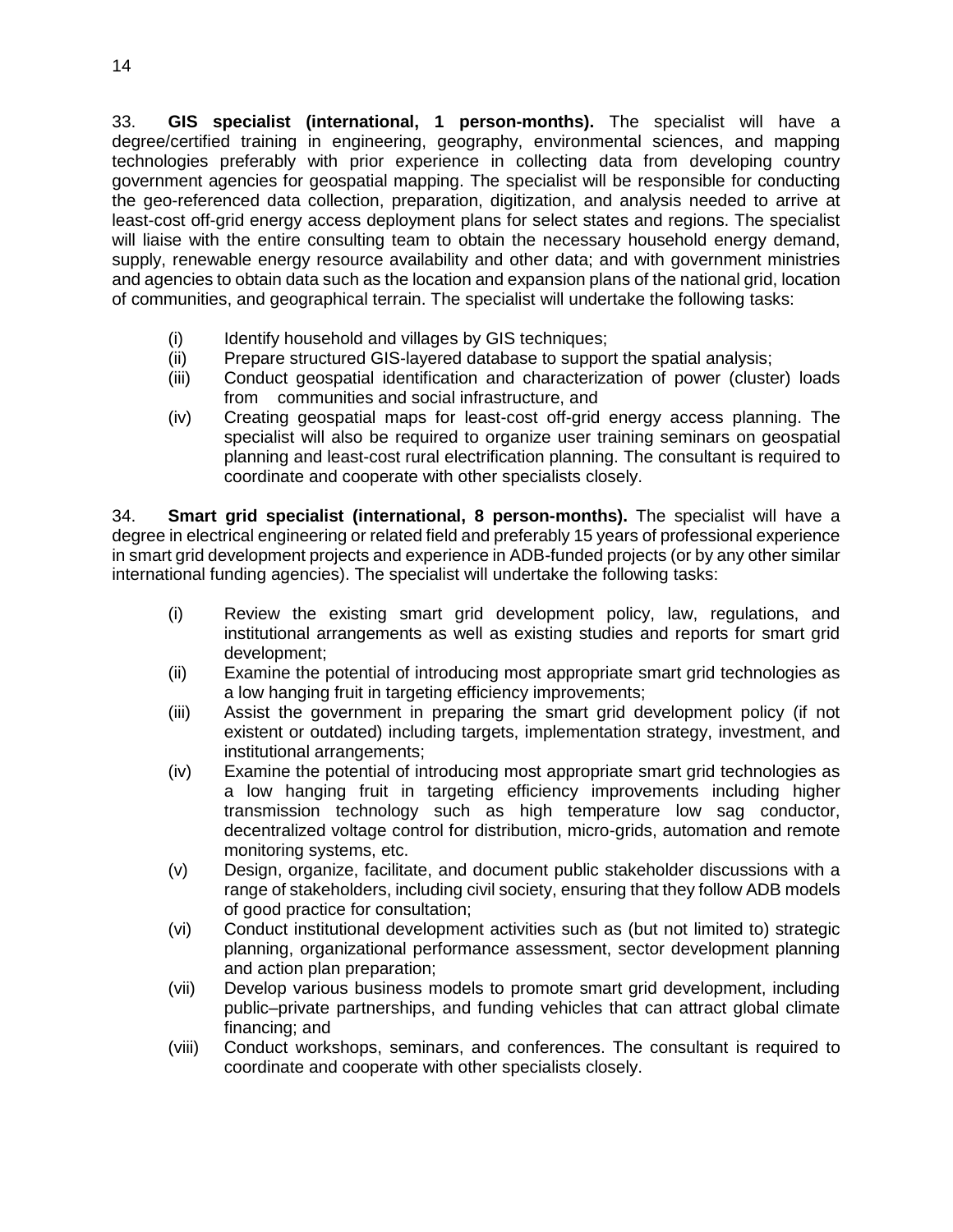35. **Energy policy and regulatory specialist (international, 6 person-months).** The specialist will have a master's degree in energy economics, public policy, or related field with a minimum 15 years' professional experience in policy analysis and strategic planning and organization management in energy sector. The specialist will undertake the following tasks:

- (i) Review energy sector laws, policies, and strategies;
- (ii) Conduct the sector assessment, identify the areas for improvement and develop a roadmap for sector policy development and reforms,
- (iii) Design, organize, facilitate, and document public stakeholder discussions with a range of stakeholders, including civil society, ensuring that they follow ADB models of good practice for consultation;
- (iv) Conduct institutional development activities such as (but not limited to) strategic planning, organizational performance assessment, sector development planning and action plan preparation; and
- (v) Conduct workshops, seminars, and conferences. The consultant is required to coordinate and cooperate with other specialists closely.

36. **Power system planner (international, 2 person-months).** The specialist will have a degree in electric engineering or related field with a minimum 15 years' professional experience in power system planning. The specialist will undertake the following tasks:

- (i) Review existing power system planning studies and reports and existing network studies (load flow, steady state and transient stability, short circuit);
- (ii) Review power development plans for the Greater Mekong region in general, with a view to assessing the implications the country's power sector plans;
- (iii) In consultation with the government, obtain an updated understanding of the implementation of the various plans;
- (iv) Conduct additional network studies to determine the timing of 500kV/230kV transmission lines if necessary;
- (v) Based on updated demand forecasts and outlooks for rooftop solar photovoltaics uptake, and existing and planned generation projections, determine a least-cost optimal generation plan to deliver a reliable power system;
- (vi) Carry out dispatch simulations for a variety of conditions to demonstrate the robustness of the developed plan;
- (vii) Train the government and utility staff in the use of existing power system planning software; if no such software exists, procure a suitable power system planning software package considering suitability and lifecycle costs;
- (viii) Develop the updated 10-year power development plan that considers low cost solar photovoltaics generation in the power generation mix; and
- (ix) Conduct workshops, seminars, and conferences. The consultant is required to coordinate and cooperate with other specialists closely.

37. **Financial innovation and engineering specialist (international, 3 person-months).**  The specialist will have a master's degree in finance or business administration, CA/CPA or equivalent and a minimum of 10 years' experience, and extensive experience with corporate and project financing in energy sector. The specialist will undertake the following tasks:

- (i) Assess the financial performance of implementing agencies (IAs) and their subsidiaries based on their balance sheets in the past years;
- (ii) Review IAs and their subsidiaries' capex/investment/financing plans (generation, transmission and distribution) for the period 2018-2030 based on national power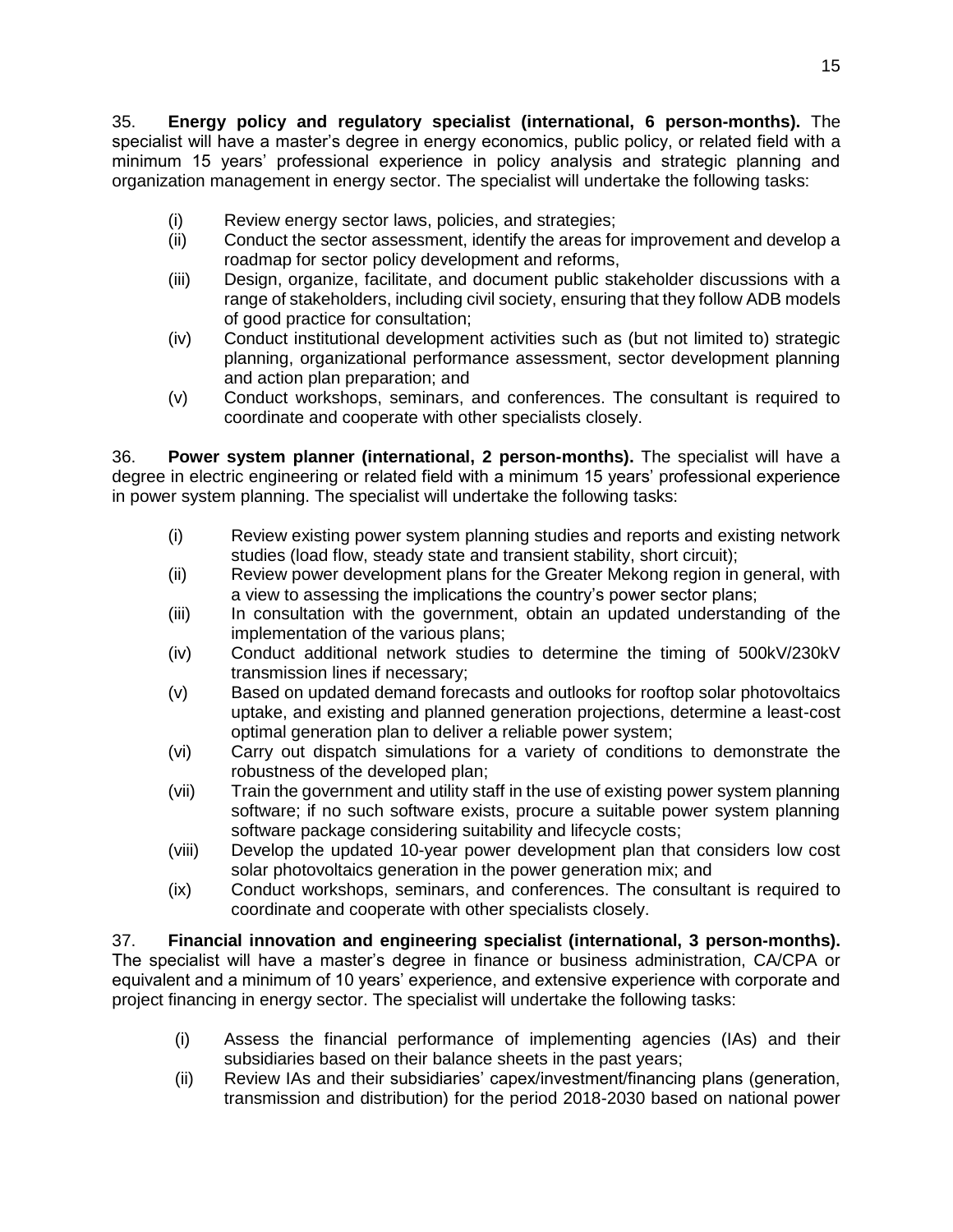development plans and in consultation with other major lenders and financiers;

- (iii) Make reasonable financial projections of IAs and their subsidiaries under several scenarios considering different energy mixes, modest vs radical tariff reforms/increases cost-recovery and subsidy schemes and electricity demand projections;
- (iv) Recommend financial restructuring and refinancing strategies to improve the financial performance of IAs and their subsidiaries and propose sector reform strategies that affect IA's financial performance, especially focused on IA's restructuring, equitization, and divestiture plans, and tariff increase roadmap; and
- (v) Develop innovative financial engineering products to lower the cost of capital considering IAs' financial status and projections, and other constraints, based on international best practices and benchmark cases similar to the concerned countries.

38. **Project financial specialist (international, 8 person-months).** The specialist will have a master's degree in finance or business administration, CA/CPA or equivalent and a minimum of 10 years' experience in project financial analysis in the power sector and related projects including in financial due diligence (FDD), and experience with ADB (or other multilateral development bank) funded projects. The specialist will undertake the following tasks:

- (i) Prepare detailed project cost estimate and financing plan;
- (ii) Conduct project financial viability analysis (if it is a project with full cost recovery objective), or incremental recurrent cost analysis and financing capacity in cases where there is insufficient cost recovery;
- (iii) Assess financial management capacity;
- (iv) Conduct financial analysis and sustainability assessment of executing and implementing agencies;
- (v) Design funds flow, accounting, auditing, and financial reporting arrangements, including any necessity or capacity for using the Advance procedure or the Statement of Expenditure procedure;
- (vi) Prepare any prospective co-financing to meet the requirement of government's investment scheme for the project;
- (vii) Assess executing and implementing agency's financial management capabilities and provide recommendations for institutional strengthening of financial management; and
- (viii) Support the selected projects' executing agency and ADB team in meeting project readiness criteria for project Board approval. The consultants' activities will be guided by, and outputs prepared in accordance with Guidelines on the ADB's Financial Management and Analysis of Projects (2005) as described in the ADB's Financial Due Diligence: A Methodology Note (2009); and ADB's technical guidance notes for Financial Management Assessment (2015) and for Project Financial Reporting (2015), and for Preparation of Cost Estimates (2014), eLearn module for Cost Estimates preparation and presentation, and other resources available at the website of ADB's Procurement, Portfolio, and Financial Management Department. The consultant is required to coordinate and cooperate with other specialists closely.

39. **Project economist (international, 6 person-months).** The specialist will have a degree in economics or related field with a minimum of 10 years' experience in economic analysis of power sector projects or similar projects, and experience with economic analysis of ADB (or other multilateral development bank) funded projects. The specialist will undertake the following tasks: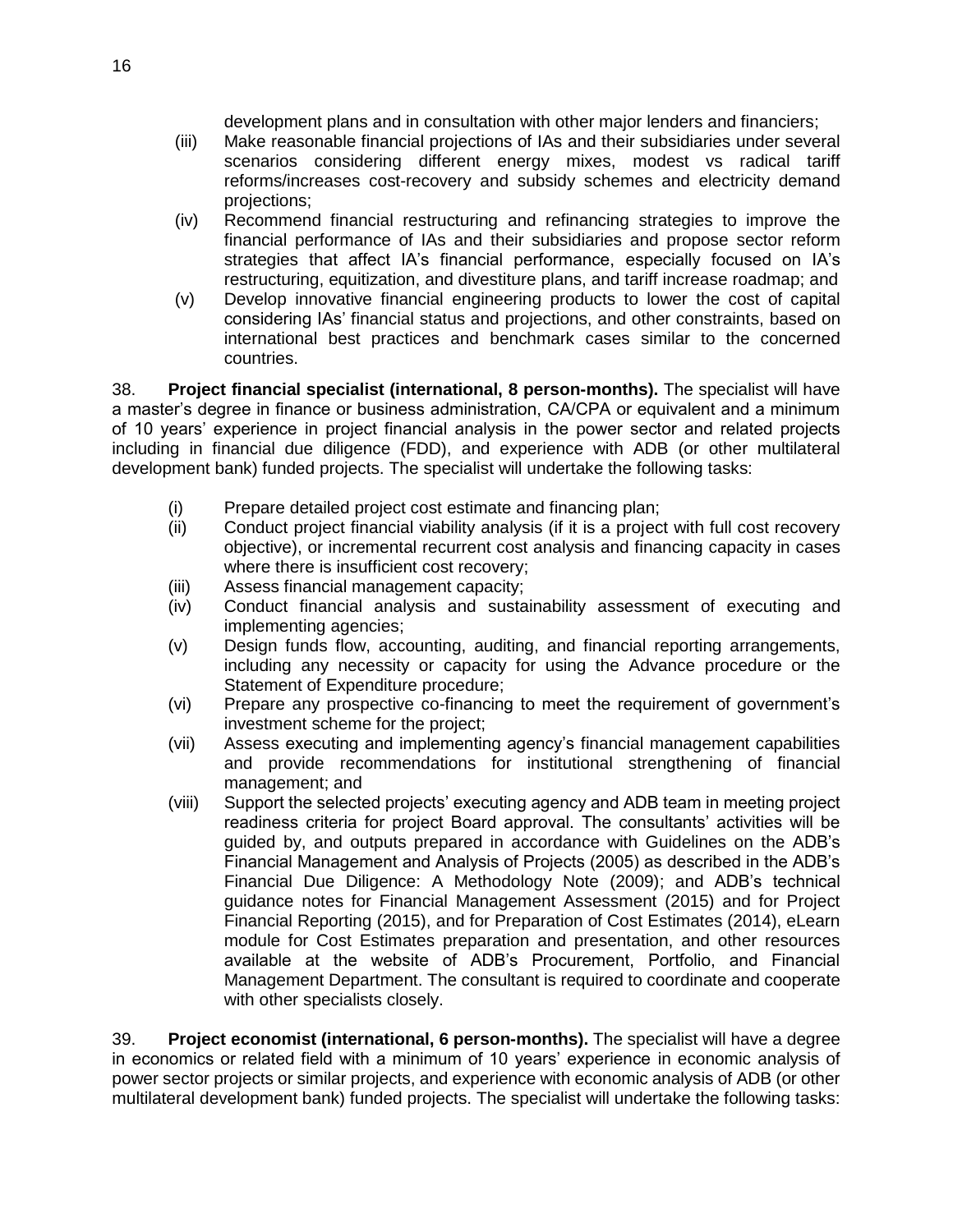- (i) Assess the economic benefits of the project and develop a methodology to define the benefits of the project and then quantify them;
- (ii) Specify indicators to monitor the project benefits and establish procedures and provide cost estimates for benefit monitoring and evaluation;
- (iii) Undertake the 10 Keys Areas of Economic Analysis including demand and least cost analysis; and
- (iv) Support the selected projects' executing agency and ADB team in meeting project readiness criteria for project Board approval. The consultants' activities will be guided by, and outputs prepared in accordance with ADB's Guidelines for the Economic Analysis of Projects (2017). The consultant is required to coordinate and cooperate with other specialists closely.

40. **Procurement specialist (international, 8 person-months).** The specialist will have a degree in engineering and a minimum of 10 years' experience years in procurement in the power sector and related projects, and experience with procurement in line with ADB requirements. The specialist will undertake the following tasks:

- (i) Undertake and prepare the Project Procurement Risk Assessment including procurement capacity assessment;
- (ii) Develop suitable contract packaging and assist the EA to prepare a procurement plan covering the whole implementation period of procurement activities for multiple subprojects in provinces;
- (iii) Prepare Master Bidding Documents for each type of contract to be used;
- (iv) Provide reports on the assessment findings, gaps and capacity building programs for enhancing the country procurement capacity;
- (v) Carry out job training and workshops to develop staff capability on procurement management for executing and implementing agencies, and relevant government agencies, particularly in the preparation of bidding documents and bidding procedures; and
- (vi) Support the selected projects' executing agency and ADB team in meeting project readiness criteria for project Board approval. The consultants' activities will be guided by, and outputs prepared in accordance with the ADB Procurement Guidelines (2015, as amended from time to time). The consultant is required to coordinate and cooperate with other specialists closely.

41. **Environmental specialist (international, 6 person-months).** The specialist will have a degree in environmental science or related field and a minimum of 10 years' experience working in areas of environmental safeguards for ADB (or other multilateral development bank) funded projects. The specialist will undertake the following tasks:

- (i) Conduct and prepare the Rapid Environmental Assessment Checklist, and the initial environmental examination (IEE) including environmental management plan for the project;
- (ii) Conduct an environmental audit of the project;
- (iii) Review safeguards documents produced by the executing agency and fill the gaps, if any, to ensure compliance with ADB Safeguard Policy Statement 2009;
- (iv) Revise the project administration manual safeguard sections as required;
- (v) Support the executing agency in implementing safeguard plans by developing a detailed terms of reference and assisting the executing agency in implementing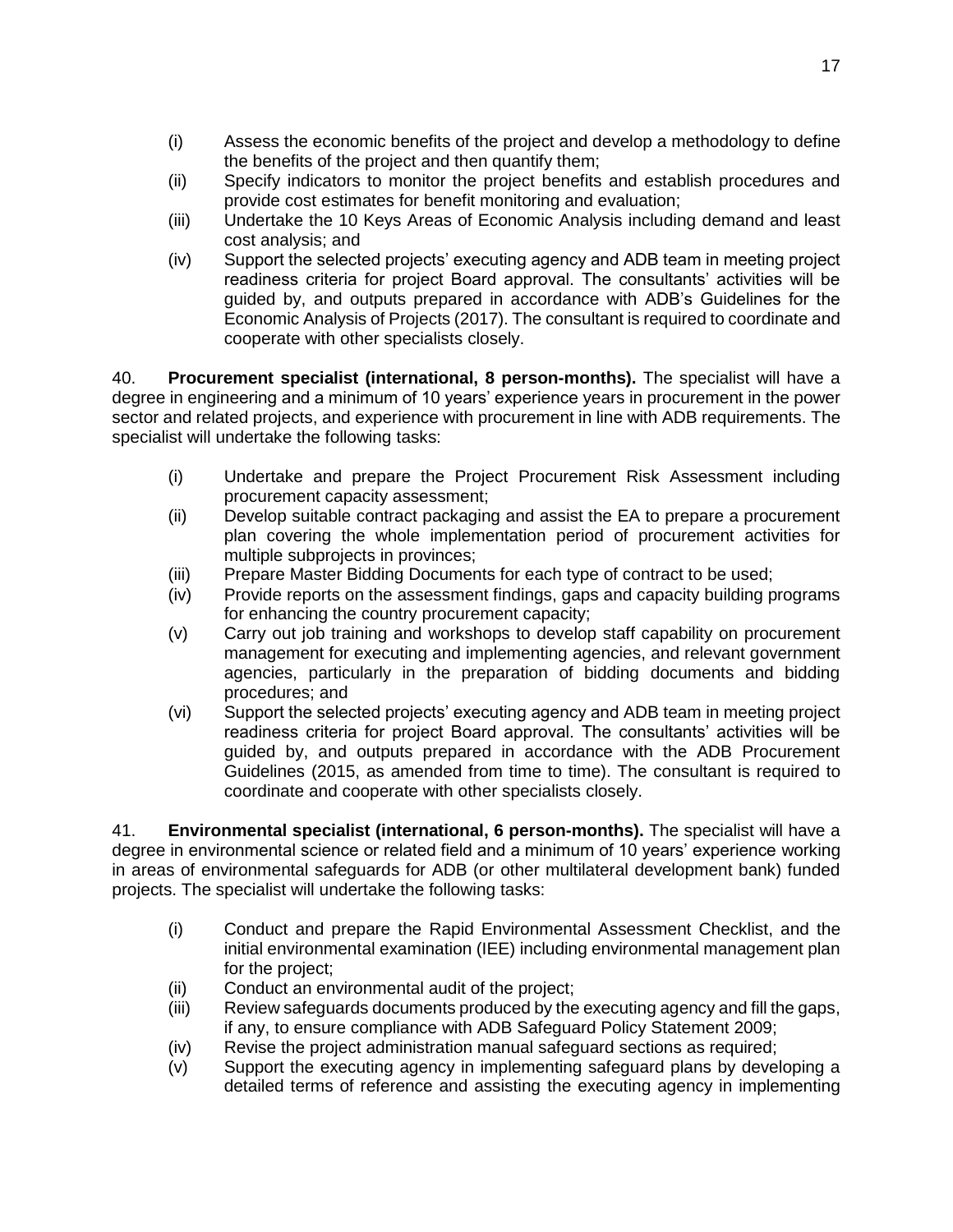the plan and provide training and capacity building in dealing with environmental issues; and

(vi) Support the projects' executing agency and ADB team in meeting project readiness criteria for project Board approval. The consultant is required to coordinate and cooperate with other specialists closely.

42. **Social resettlement specialist (international, 6 person-months).** The specialist will have a degree in social science or a related field and a minimum of 10 years' experience in working in areas of social safeguard for ADB (or other multilateral development bank) funded projects. The specialist will undertake the following tasks:

- (i) Review national and local laws and regulations, administrative arrangements and requirements, and budgetary processes relevant to land acquisition and resettlement (LAR) and indigenous peoples; analyze relevant laws and regulations vis-à-vis ADB's social safeguard requirements, as described in the ADB Safeguard Policy Statement and recommend gap-filling measures as needed;
- (ii) Review available reports and secondary data on relevant resettlement and indigenous people issues;
- (iii) Identify potential LAR impacts of proposed project components and conduct the necessary preparatory surveys (inventory of loss, socioeconomic survey of project-affected households);
- (iv) Work closely with other consultants in exploring design options to avoid LAR impacts for proposed project components;
- (v) Determine the replacement costs of all categories of losses;
- (vi) If any land acquisition or resettlement is needed for the project, help the executing and implementing agencies in preparing a resettlement plan consistent with ADB standards;
- (vii) Conduct meaningful consultations with affected households and other relevant stakeholders; work closely with the government agency responsible for resettlement and assist the government in initiating a participatory process for preparing and approving a resettlement plan;
- (viii) Confirm if there are potential social impacts associated with any associated facilities and prepare a due diligence report (DDR) with a corrective action plan;
- (ix) Determine the presence of indigenous peoples /ethnic minorities (as per definition of indigenous peoples in the ADB Safeguard Policy Statement) in the proposed project areas. If indigenous peoples are present, carry out surveys and field-based studies as required to assess potential project impacts on them;
- (x) Determine whether indigenous peoples will be physically displaced and whether impacts, if any, are principally resettlement in nature. Based on the assessment, determine the need for a stand-alone Ethnic Minorities Development Plan (EMDP), or combined resettlement and ethnic minorities development plan (REMDP) in line with ADB Safeguard Policy Statement requirements, including appropriate budget and implementation arrangements, and measures to ensure meaningful participation of the indigenous peoples and involvement of NGOs, where appropriate;
- (xi) Ensure overall project compliance with ADB's indigenous people safeguard; work closely with other specialists to ensure indigenous people concerns, impacts, mitigation measures and required resources are reflected in the overall project design, cost estimates, and other relevant project documents;
- (xii) Develop a project-specific grievance redress mechanism to handle complaints in an effective and culturally appropriate manner;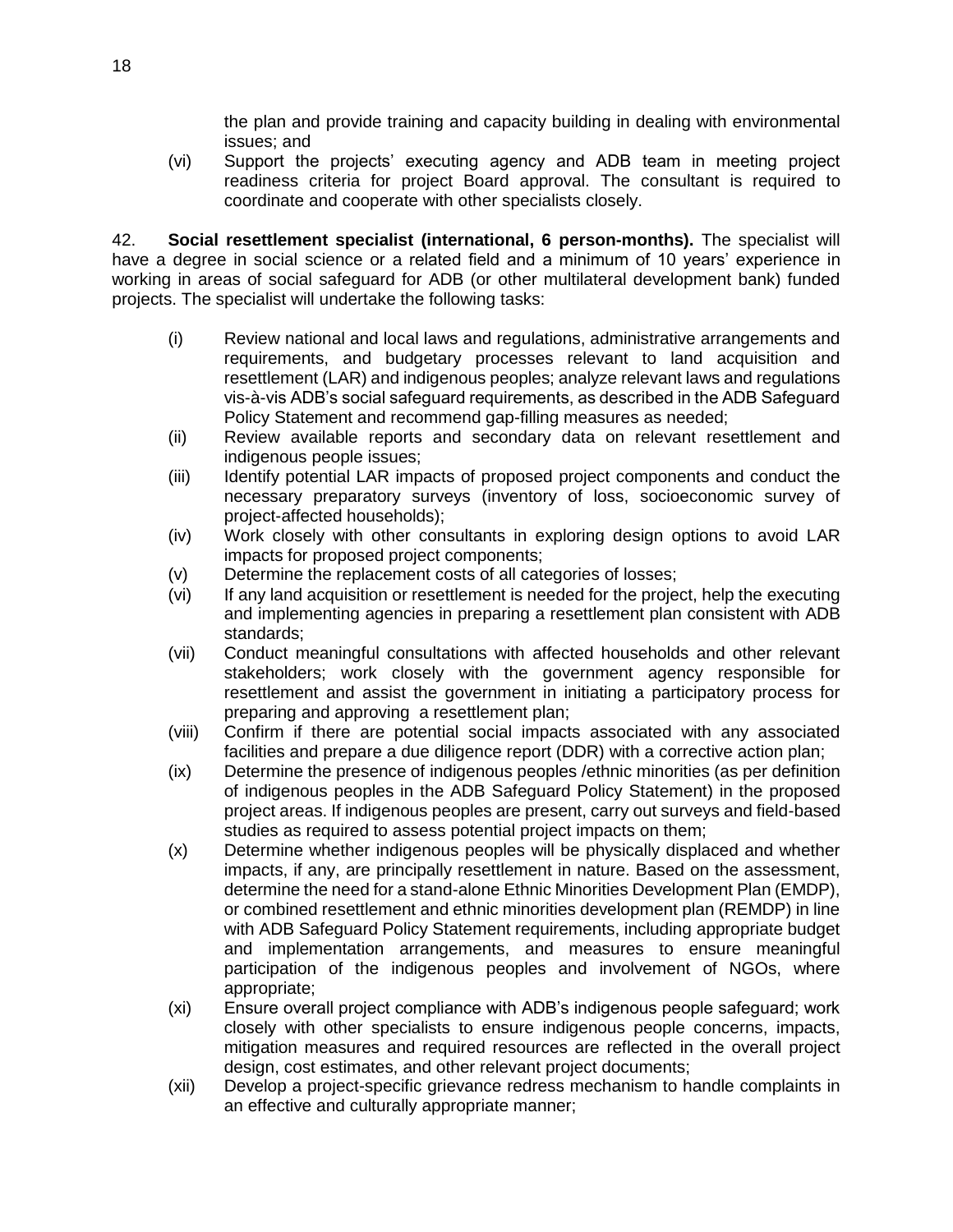- (xiii) Advise the executing agency, participating local government(s), and implementing agencies on ADB Safeguard Policy Statement requirements and procedures;
- (xiv) Assess the capacity and commitment of responsible institutions to update and implement the resettlement plan/EMDP/REMDP. Recommend an institutional strengthening strategy, and/or formation and training of a social safeguards unit within the executing and implementing agencies, if required;
- (xv) Assist in preparing relevant appendices and sections of the RRP and other related draft documents, including the design and monitoring framework, the summary poverty reduction; and social strategy and any social action, mitigation, and/or participation/communication plans; and
- (xvi) Support the selected projects' executing agency and ADB team in meeting project readiness criteria for project Board approval. The consultant is required to coordinate and cooperate with other specialists closely.

43. **Gender specialist (international, 5 person-months).** The specialist should have a masters' degree in social sciences, gender studies or public administration (an additional degree in engineering will be an advantage). She/he should have formal training in gender analysis and gender planning and demonstrated experience, skills, and expertise in mainstreaming gender in infrastructure projects, especially in the energy sector, including in renewable energy systems and projects. She/he should be familiar with the energy sector in the Asia and Pacific region, particularly in South East Asian countries, especially on issues of "vulnerability," "accessibility," and "affordability" related to energy resources and services. Experience in conducting primary gender research is needed. She/he should also be familiar with gender analysis tools and methodologies in the energy sector. She/he should have consulted for international or nongovernment organizations (NGOs) supporting gender and development work in the energy sector. She/he will be responsible for the following key tasks:

- (i) Review ADB documents on the requirements for gender mainstreaming such as Policy on Gender and Development (1998), OM C2 on Gender and Development in ADB Operations (2010), and Guidelines for Gender Mainstreaming Categories of ADB Projects (2012);
- (ii) At the outset, agree with ADB and the executing agency on the intended gender category of the concerned project;
- (iii) As part of the poverty and social analysis, conduct a detailed gender analysis as guided by ADB's Gender and Energy Tool Kit [\(https://www.adb.org/sites/default/files/institutional-document/33650/files/gender](https://www.adb.org/sites/default/files/institutional-document/33650/files/gender-toolkit-energy.pdf)[toolkit-energy.pdf\)](https://www.adb.org/sites/default/files/institutional-document/33650/files/gender-toolkit-energy.pdf), particularly emphasizing access to energy services and use of energy services and gender division of labor, control of energy sources and technologies, women's and men's energy needs and preferences, and opportunities for and constraints on women's participation;
- (iv) Identify the socioeconomic profile of key stakeholder groups in the target population and disaggregate data by sex and analyze the link between poverty and gender;
- (v) Assess and identify potential gender-differentiated impacts of the project;
- (vi) Collect sex-disaggregated baseline data that could be used to monitor potential project gender benefits and impacts;
- (vii) Assess and recommend key gender elements in mitigation measures (e.g., resettlement, HIV, trafficking in women);
- (viii) Identify government agencies, nongovernment and community-based organizations, and women's groups that can be utilized during project preparatory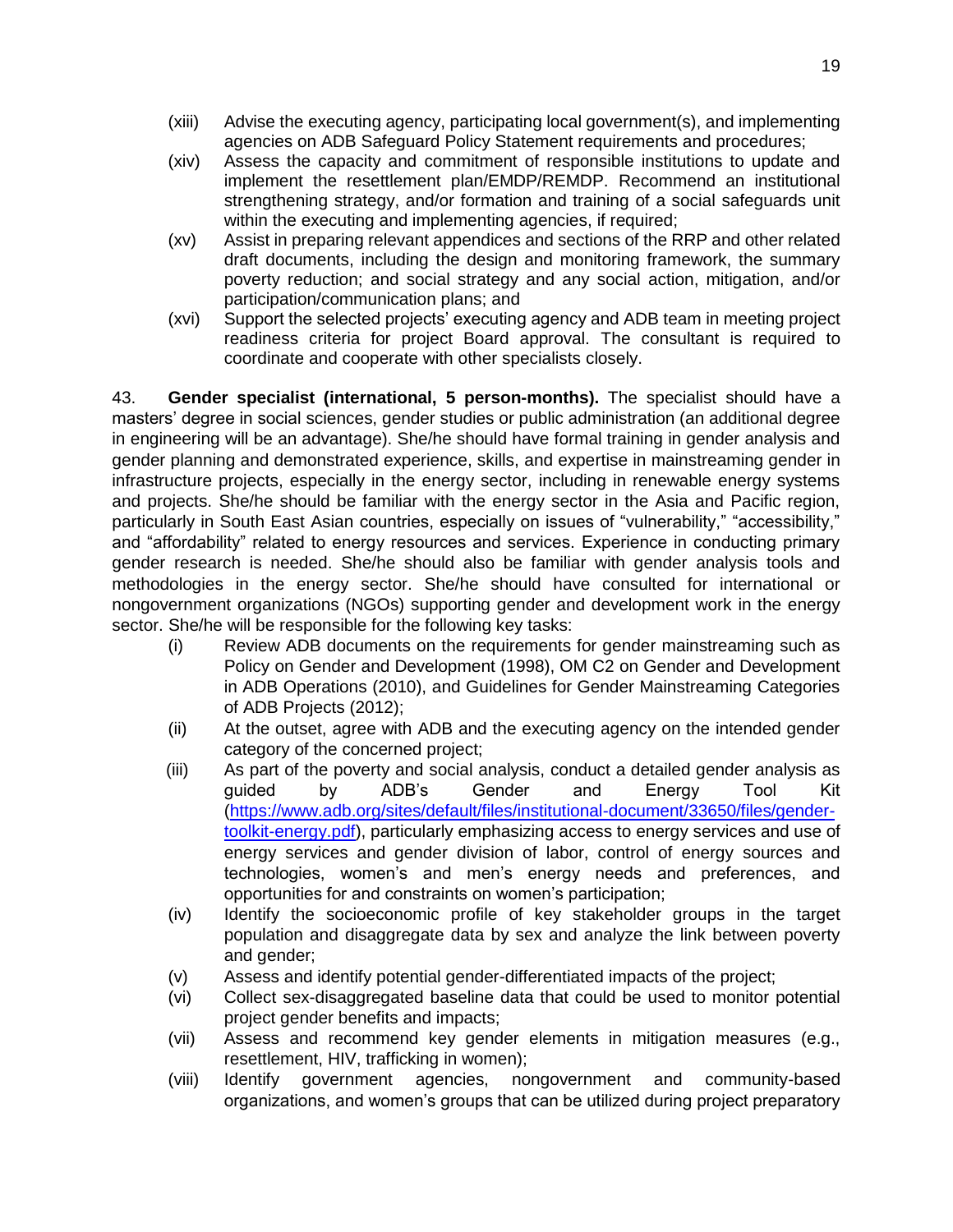phase and project implementation and assess their capacity;

- (ix) Review the related policy and legal framework, as necessary;
- (x) Based on gender analysis, develop a gender action plan (GAP) for the concerned project that mirrors the design and monitoring framework outputs and includes gender-inclusive design features, gender targets and indicators, time lines, assigned responsibilities, and implementation arrangements;
- (xi) Provide cost estimates for GAP implementation;
- (xii) Integrate GAP or gender design features in the project design and relevant project documents;
- (xiii) Prepare terms of reference for gender specialist services to implement GAP or project gender features, including for any NGOs to be recruited for implementation;
- (xiv) Prepare other documentations related to gender required in the report and recommendation of the President (RRP) (e.g., design and monitoring framework gender targets, implementation arrangements of the project administration memorandum, summary poverty reduction, and social strategy); and
- (xv) Provide any other required gender inputs as may be necessary under the TRTA facility, more particularly under its output 2 such as gender elements as part of policy advice, sector analysis and capacity-development e.g. related to energy efficiency, tariff analysis, etc.

44. **Climate change specialist (international, 2.5 person-months).** The specialist will have a master's degree or higher in environmental management, climate change, or a related area with preferably 5 years of relevant experience in the areas directly related to climate change adaptation and experience in conducting climate change vulnerability and impact assessments. The specialist will undertake the following tasks:

- (i) Identify climate change risks and assess the impact on selected projects;
- (ii) Develop measures to improve climate change resilience and promote adaptation and mitigation; and
- (iii) Provide training to stakeholders as required. The specialist will prepare a report supplementing the IEE report and describe the methodological framework adopted for, and results emerging from: (a) project site visits, stakeholder consultation and the review of documentation that may be relevant to the project, especially in relation to the identification of project components or assumptions (e.g. associated with design, infrastructure or operation) that could be vulnerable to existing or future hydroclimatic impacts; (b) an investigation into the availability and quality of data, tools, and/or models for assessing existing or future hydroclimatic conditions and risks for the project; and (c) A Climate Risk and Vulnerability Assessment. Screen the project for climate change risks (using ADBs AWARE tool) and eventually propose adaptation measures including engineering and nonengineering adaptation measures for the project design to better understand any climate-related vulnerabilities to the project components. The consultant is required to coordinate and cooperate with other specialists closely.

45. **Knowledge specialist (international, 2.5 person-month).** The specialist will have a master's degree or higher in development, communication, knowledge management, or other related fields with preferably 5 years of relevant experience in knowledge capturing and disseminations in energy sector. The specialist will undertake the following tasks:

(i) Identify knowledge sharing needs in the participating countries;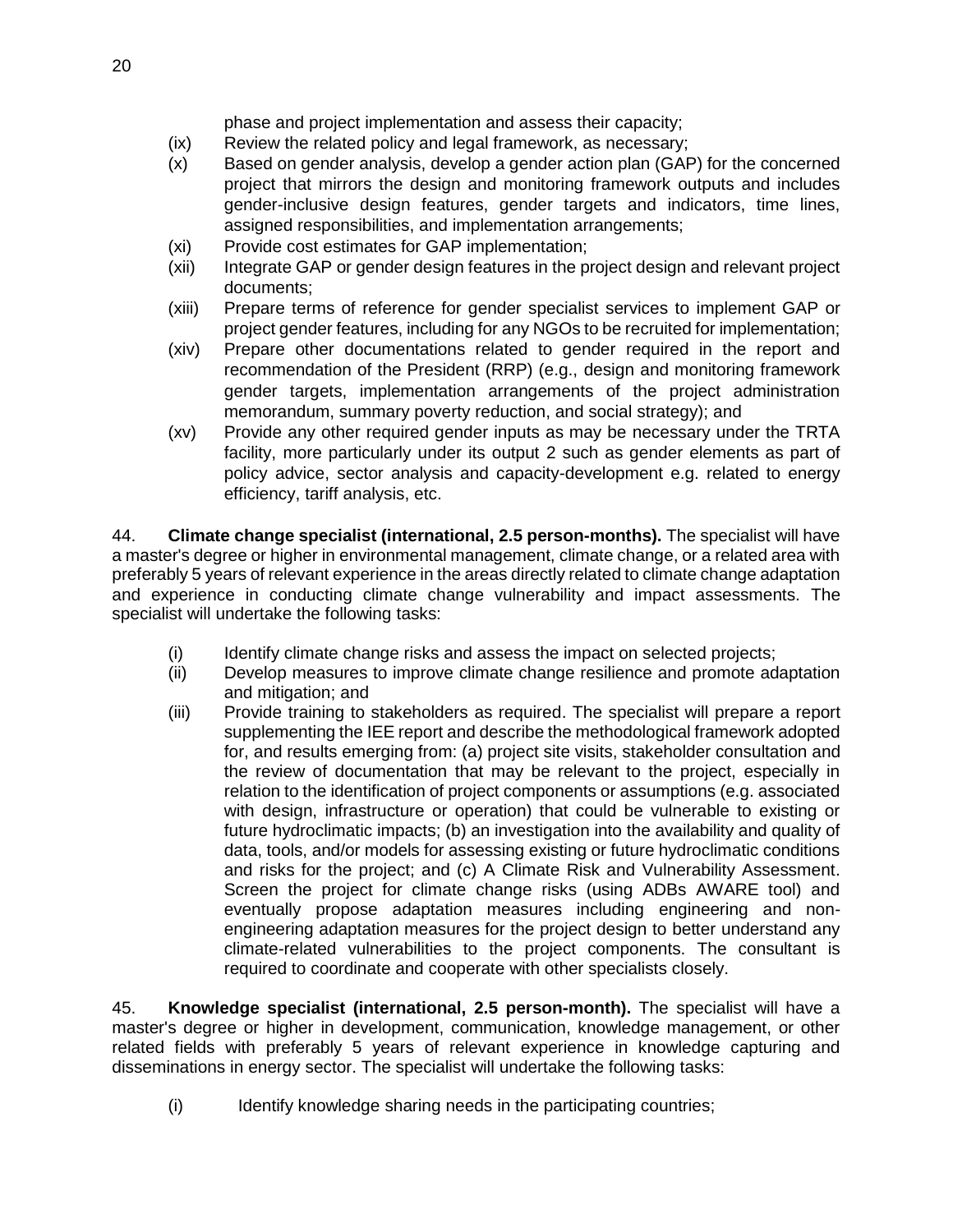- (ii) Develop stakeholder coordination and a communication plan;
- (iii) Develop knowledge deliverables to effectively capture and share knowledge arising from the project; and
- (iv) Prepare and organize knowledge sharing events.

46. **Resource persons (international, 3 person-months).** Resource persons (technical specialists, project management experts, and/or ADB staff) will be engaged to review documents and be speakers, facilitators, or discussants in related workshops, seminars, or conferences. Recruitment of these experts will be on need basis. The terms of reference for these experts will be developed on demand.

# **D. National Consultants**

47. **Power sector specialist (national, 13 person-months).** The specialist will have a degree in electrical engineering or related field and preferably 15 years of professional experience in energy development projects and experience in ADB-funded projects (or by any other similar international funding agencies). The consultant will assist international technical specialists as appropriate and provide inputs as necessary. The consultant will undertake the following tasks:

- (i) Review selected feasibility studies and detailed design reports, ensure quality control, analyze technical and institutional risks associated with the proposed approach and identify mitigation measures; and
- (ii) Support the selected projects' and ADB team in meeting project readiness criteria for project Board approval.

48. **Renewable energy specialist (national, 5 person-months).** The specialist will have a degree in electrical engineering or related field and preferably 15 years of professional experience in renewable energy development projects and experience in ADB-funded projects (or by any other similar international funding agencies). The consultant will assist international technical specialists as appropriate and provide inputs as necessary. The consultant will undertake the following tasks:

- (i) Review selected feasibility studies and detailed design reports, ensure quality control, analyze technical and institutional risks associated with the proposed approach and identify mitigation measures; and
- (ii) Support the selected projects' and ADB team in meeting project readiness criteria for project Board approval.

49. **Transmission engineer (national, 9 person-months).** The specialist will have a degree in electrical engineering or related field and preferably 15 years of professional experience in transmission network development projects and experience in ADB-funded projects (or by any other similar international funding agencies). The consultant will assist international transmission specialist as appropriate and provide inputs as necessary. The consultant will undertake the following tasks:

- (i) Review selected feasibility studies and detailed design reports, ensure quality control, analyze technical and institutional risks associated with the proposed approach and identify mitigation measures; and
- (ii) Support the selected projects' and ADB team in meeting project readiness criteria for project Board approval.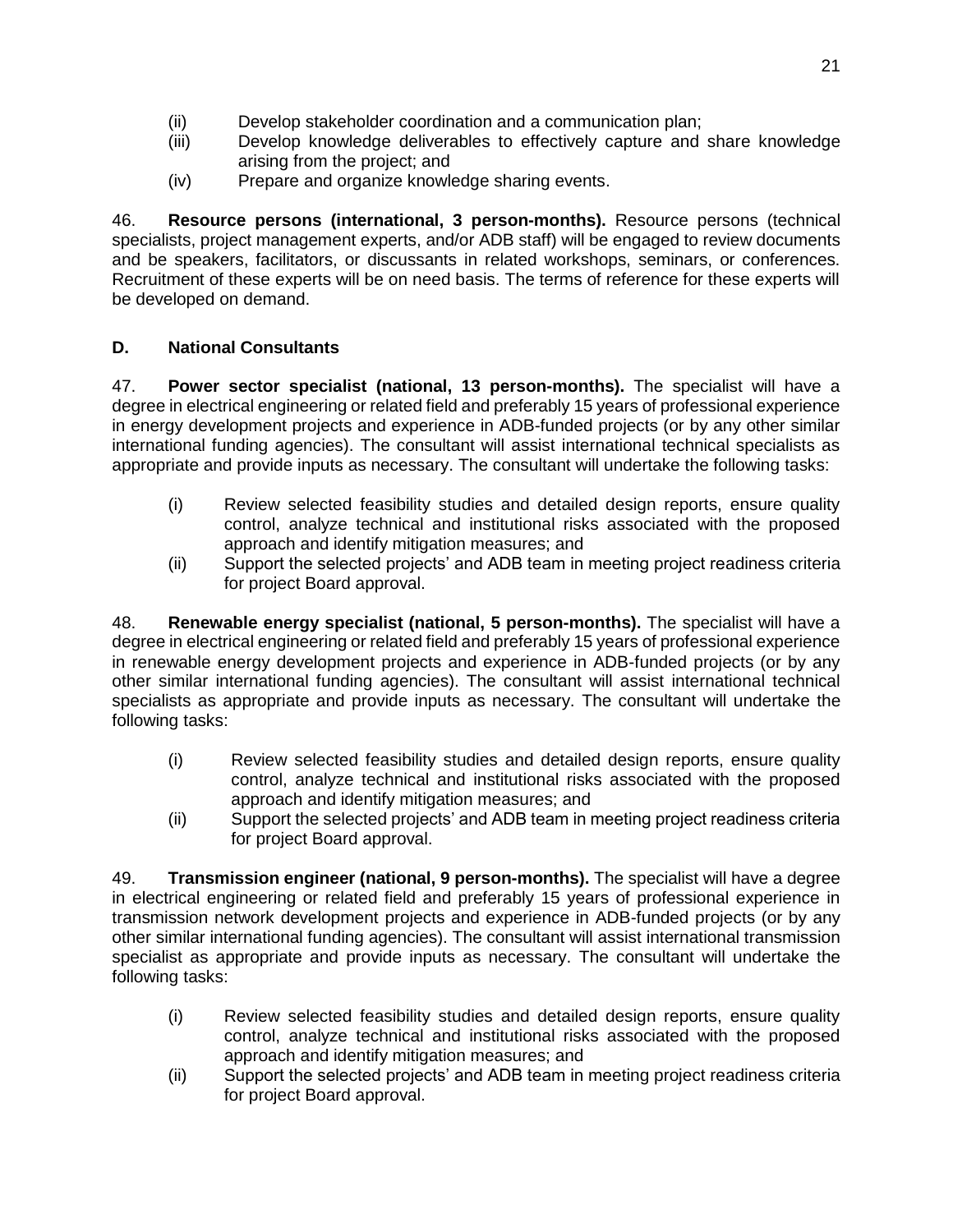50. **Distribution engineer (national, 5 person-months).** The specialist will have a degree in electrical engineering or related field and preferably 15 years of professional experience in distribution network development projects and experience in ADB-funded projects (or by any other similar international funding agencies). The consultant will assist international distribution specialist as appropriate and provide inputs as necessary. The consultant will undertake the following tasks:

- (i) Review selected feasibility studies and detailed design reports, ensure quality control, analyze technical and institutional risks associated with the proposed approach and identify mitigation measures; and
- (ii) Support the selected projects' and ADB team in meeting project readiness criteria for project Board approval.

51. **Energy efficiency specialist (national, 3 person-months).** The specialist will have a degree in electrical engineering or related field and preferably 15 years of professional experience in energy efficiency projects and experience in ADB-funded projects (or by any other similar international funding agencies). The consultant will assist international energy efficiency specialist as appropriate and provide inputs as necessary. The consultant will undertake the following tasks:

- (i) Review selected feasibility studies and detailed design reports, ensure quality control, analyze technical and institutional risks associated with the proposed approach and identify mitigation measures; and
- (ii) Support the selected projects' and ADB team in meeting project readiness criteria for project Board approval.

52. **Energy policy and regulatory specialist (national, 5 person-months).** The specialist will have a master's degree in energy economics, public policy, or related field with a minimum 15 years' professional experience in policy analysis and strategic planning and organization management in energy sector. The consultant will assist international energy policy and regulatory specialist as appropriate and provide inputs as necessary. The specialist will undertake the following tasks:

- (i) Review energy sector laws, policies, and strategies;
- (ii) Conduct the sector assessment, identify the areas for improvement and develop a roadmap for sector policy development and reforms; and
- (iii) Conduct workshops, seminars, and conferences.

53. **Power system planner (national, 2 person-months).** The specialist will have a master's degree in electric engineering or related field with a minimum 10 years' professional experience in power system planning. The consultant will assist international power system planner as appropriate and provide inputs as necessary. The consultant will undertake the following tasks:

- (i) Review existing power system planning studies and reports and existing network studies (load flow, steady state and transient stability, short circuit);
- (ii) Review power development plans for the Greater Mekong region in general, with a view to assessing the implications the country's power sector plans;
- (iii) Obtain an updated understanding of the implementation of the various plans in consultation with the government;
- (iv) Conduct additional network studies to determine the timing of 500kV/230kV transmission lines if necessary;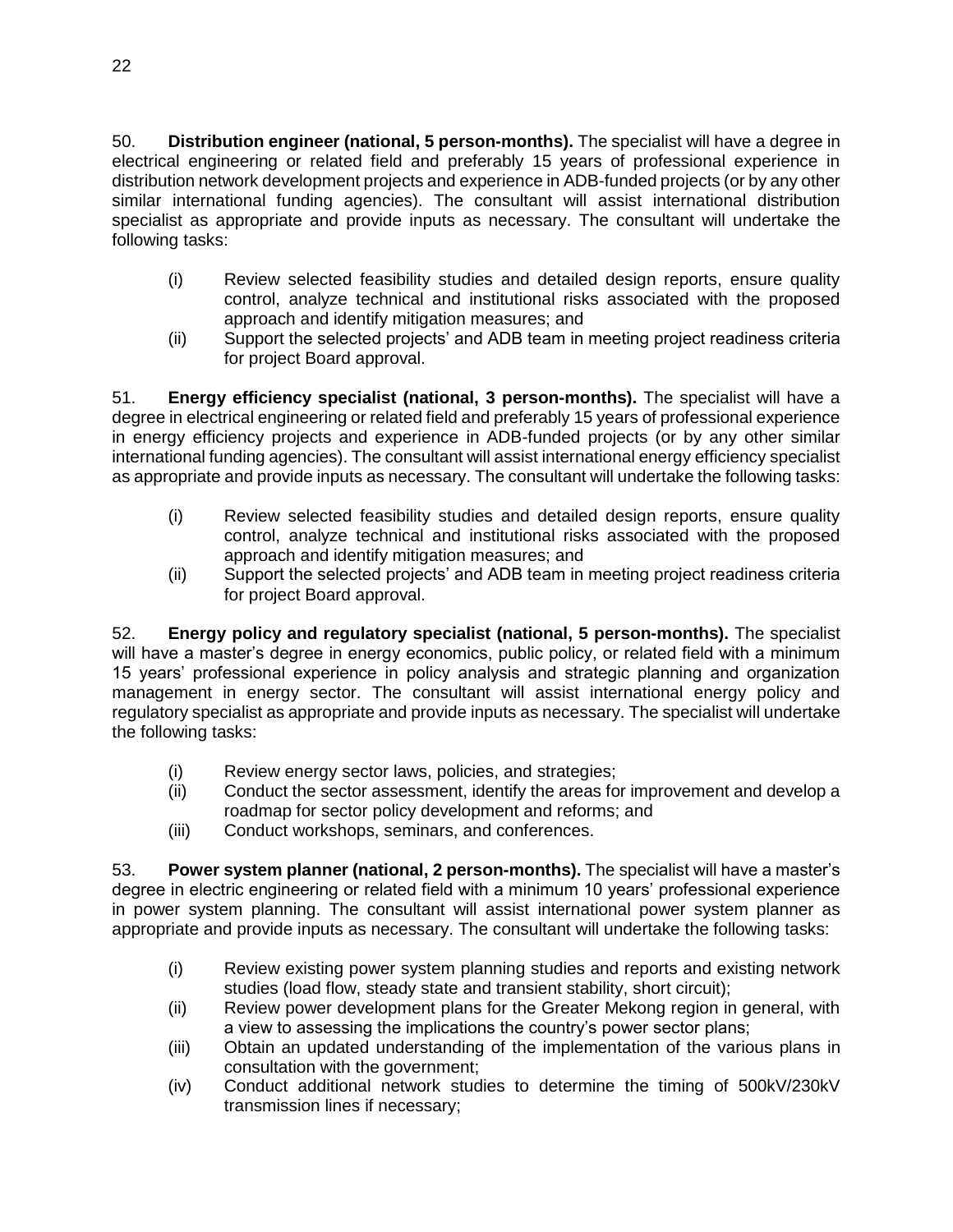- (v) Determine a least-cost optimal generation plan to deliver a reliable power system based on updated demand forecasts and outlooks for rooftop solar photovoltaic uptake and existing and planned generation projections;
- (vi) Carry out dispatch simulations for a variety of conditions to demonstrate the robustness of the developed plan;
- (vii) Train government and utility staff in the use of existing power system planning software; if no such software exists, procure a suitable power system planning software package considering suitability and lifecycle costs;
- (viii) Develop the updated 10-year power development plan that considers low cost solar photovoltaics generation in the power generation mix; and
- (ix) Conduct workshops, seminars, and conferences.

54. **Financial/PPP specialist (national, 1 person-months).** The specialist will have a master's degree in finance or business administration, CA/CPA or equivalent and a minimum of 10 years' experience, and extensive experience with PPP and IPP projects. The consultant will assist international financial/PPP specialist as appropriate and provide inputs as necessary. The consultant will undertake the following tasks:

- (i) Assess the availability of financial resources from domestic and international bilateral, multilateral, and private sector sources in meeting the investment needs, and develop a financing plan to implement the long-term sector planning;
- (ii) Develop business models and a database of innovative sources of investment for renewable energy and energy efficiency projects, including analyzing the possibility of developing the projects under a public-private partnership;
- (iii) Develop a funding vehicle that can attract global climate financing and leverage private sector resources for clean energy projects;
- (iv) Design, organize, facilitate, and document public stakeholder discussions with a range of stakeholders, including civil society, ensuring that they follow ADB models of good practice for consultation; and
- (v) Conduct workshops, seminars, and conferences.

55. **Project financial specialist (national, 7 person-months).** The specialist will have a master's degree in finance or business administration, CA/CPA or equivalent and a minimum of 10 years' experience in project financial analysis in the power sector and related projects including in FDD, and experience with ADB (or other multilateral development bank) funded projects. The consultant will assist international project financial specialist as appropriate and provide inputs as necessary. The consultant will undertake the following tasks:

- (i) Conduct an FDD of the project and financial analysis of executing and implementing agencies;
- (ii) Prepare detailed project cost estimates and financing plans;
- (iii) Prepare any prospective co-financing to meet the requirement of government's investment scheme for the project;
- (iv) Assess executing agency and implementing agency's financial management capabilities and provide recommendations for institutional strengthening of financial management; and
- (v) Support the selected projects' executing agency and ADB team in meeting project readiness criteria for project Board approval.

56. **Project economist (national, 5 person-months).** The specialist will have a degree in economics or related field with a minimum of 10 years' experience in economic analysis of power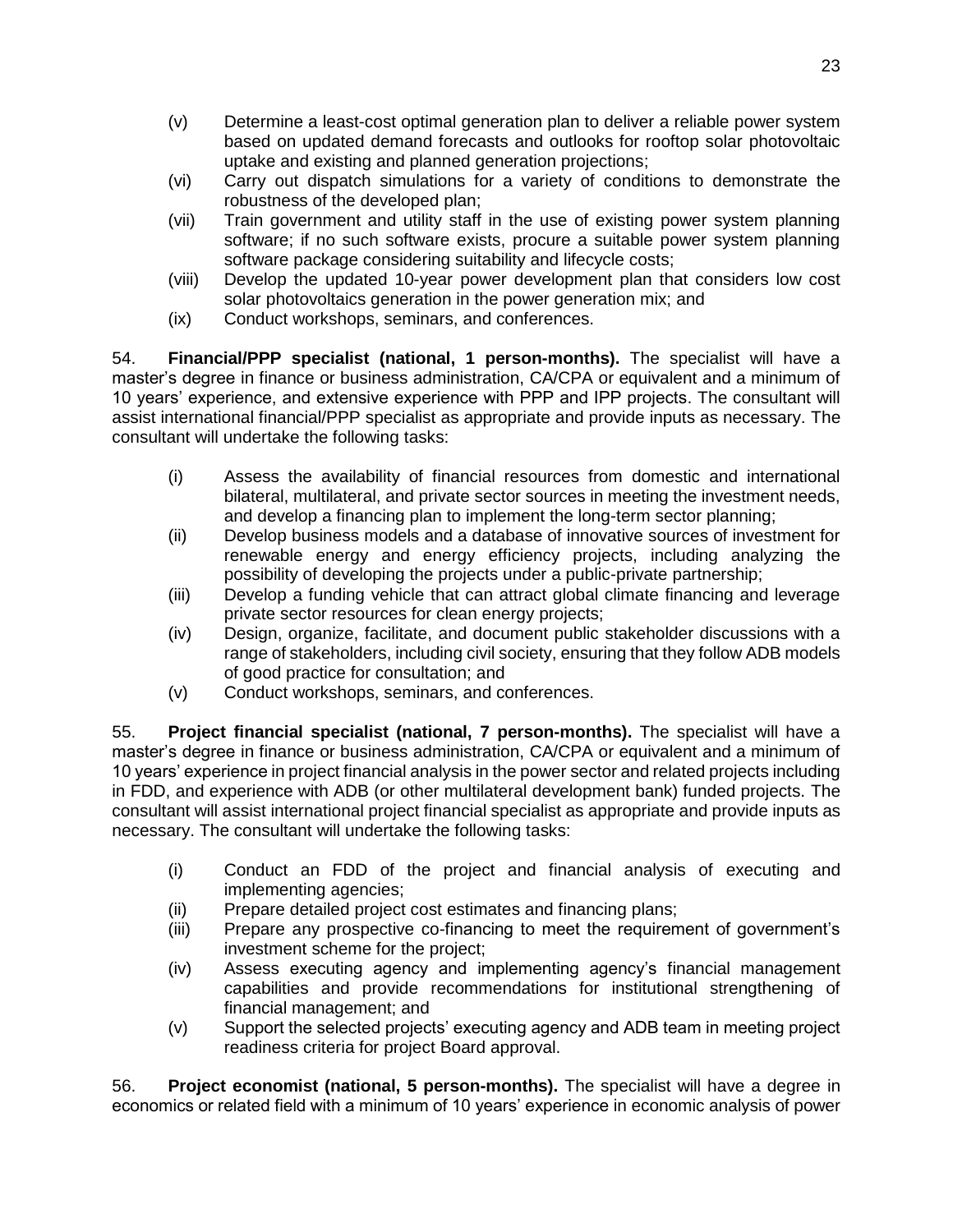sector projects or similar projects, and experience with economic analysis of ADB (or other multilateral development bank) funded projects. The consultant will assist international project financial specialist as appropriate and provide inputs as necessary. The consultant will undertake the following tasks:

- (i) Assess the economic benefits of the project and develop a methodology to define the benefits of the project and then quantify them;
- (ii) Design specific indicators to monitor the project benefits and establish procedures and provide cost estimates for benefit monitoring and evaluation;
- (iii) Undertake the 10 Keys Areas of Economic Analysis including demand and least cost analysis; and
- (iv) Support the selected projects' executing agency and ADB team in meeting project readiness criteria for project Board approval.

57. **Procurement specialist (national, 6 person-months).** The specialist will have a degree in engineering and a minimum of 10 years' experience in procurement in the power sector and related projects, and experience with procurement in line with ADB requirements. The consultant will assist international procurement specialist as appropriate and provide inputs as necessary. The consultant will undertake the following tasks:

- (i) Undertake and prepare the Project Procurement Risk Assessment including procurement capacity assessment;
- (ii) Develop suitable contract packaging and assist the executing agency to prepare a procurement plan covering the whole implementation period of procurement activities for multiple subprojects in provinces;
- (iii) Prepare Master Bidding Documents for each type of contract to be used;
- (iv) Provide reports on the assessment findings, gaps and capacity building programs for enhancing the country procurement capacity;
- (v) Carry out job training and workshops to develop staff capability on procurement management for executing and implementing agencies, and relevant government agencies, particularly in the preparation of bidding documents and bidding procedures; and
- (vi) Support the selected projects' executing agency and ADB team in meeting project readiness criteria for project Board approval.

58. **Environmental specialist (national, 6 person-months).** The specialist will have a degree in environmental science or related field and a minimum of 10 years' experience in working in areas of environmental safeguards for ADB (or other multilateral development bank) funded projects. The consultant will assist international environmental specialist as appropriate and provide inputs as necessary. The consultant will undertake the following tasks:

- (i) Conduct and prepare the Rapid Environmental Assessment Checklist and the IEE including an environmental management plan for the project;
- (ii) Conduct an environmental audit of the project;
- (iii) Review safeguards documents produced by the executing agency and fill in the gaps, if any, to ensure compliance with ADB Safeguard Policy Statement;
- (iv) Revise the project administration manual safeguard sections as required;
- (v) Support the executing agency in implementing safeguard plans by developing a detailed term of reference and assisting the executing agency in implementing the plan, and provide training and capacity building in dealing with environmental issues; and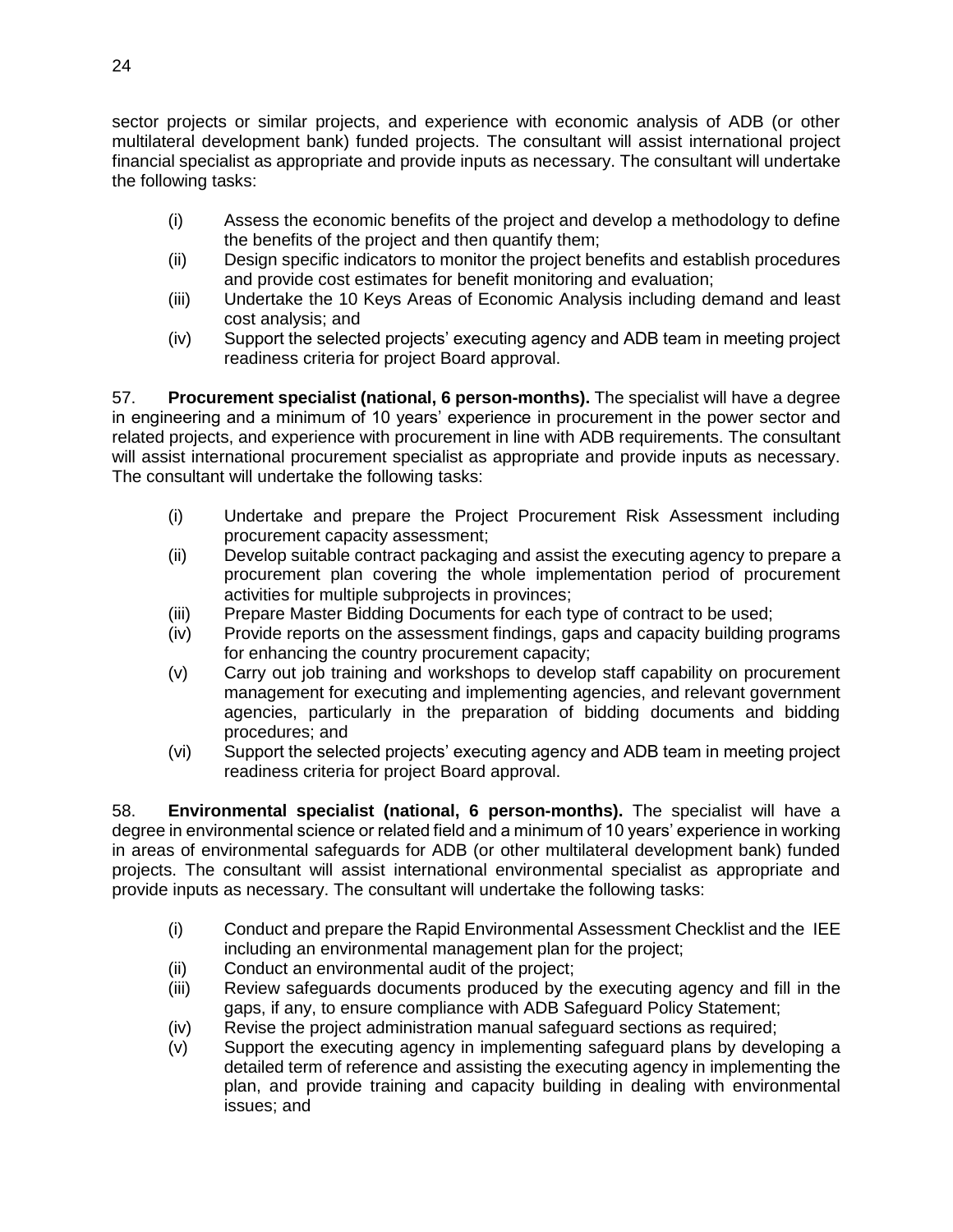(vi) Support the projects' executing agency and ADB team in meeting project readiness criteria for project Board approval.

59. **Social resettlement specialist (national, 6 person-months).** The specialist will have a degree in social science or a related field and a minimum of 10 years' experience in working in areas of social safeguard for ADB (or other multilateral development bank) funded projects. The consultant will assist the international social resettlement specialist as appropriate and provide inputs as necessary. The consultant will undertake the following tasks:

- (i) Review national and local laws and regulations, administrative arrangements and requirements, and budgetary processes relevant to LAR and indigenous peoples; analyze relevant laws and regulations vis-à-vis ADB's social safeguard requirements, as described in the ADB Safeguard Policy Statement, and recommend gap-filling measures as needed;
- (ii) Review available reports and secondary data on relevant resettlement and indigenous people issues;
- (iii) Identify potential LAR impacts of proposed project components and conduct the necessary preparatory surveys (inventory of loss, socioeconomic survey of project-affected households);
- (iv) Work closely with other consultants in exploring design options to avoid LAR impacts for proposed project components;
- (v) Determine the replacement costs of all categories of losses;
- (vi) If any land acquisition or resettlement is needed for the project, help the executing agency and implementing agencies in preparing a resettlement plan consistent with ADB standards;
- (vii) Conduct meaningful consultations with affected households and other relevant stakeholders; work closely with the government agency responsible for resettlement and assist the government in initiating a participatory process for resettlement plan preparation and approval;
- (viii) Confirm if there are potential social impacts associated with any associated facilities and prepare a due diligence report (DDR) with a corrective action plan;
- (ix) Determine the presence of indigenous peoples /ethnic minorities (as per definition of indigenous peoples in the ADB Safeguard Policy Statement) in the proposed project areas. If indigenous peoples are present, carry out surveys and field-based studies required to assess potential project impacts on them;
- (x) Determine whether indigenous peoples will be physically displaced and whether impacts, if any, are principally resettlement in nature. Based on the assessment, determine the need for a stand-alone Ethnic Minorities Development Plan (EMDP), or combined REMDP in line with ADB Safeguard Policy Statement requirements, including appropriate budget and implementation arrangements, and measures to ensure meaningful participation of the indigenous peoples and involvement of NGOs, where appropriate;
- (xi) Ensure overall project compliance with ADB's Indigenous Peoples safeguard; work closely with other specialists to ensure Indigenous Peoples concerns, impacts, mitigation measures and required resources are reflected in the overall project design, cost estimates, and other relevant project documents;
- (xii) Develop a project-specific grievance redress mechanism to handle complaints in an effective and culturally appropriate manner;
- (xiii) Advise the executing agency, participating local government(s), and implementing agencies on ADB's Safeguard Policy requirements and procedures;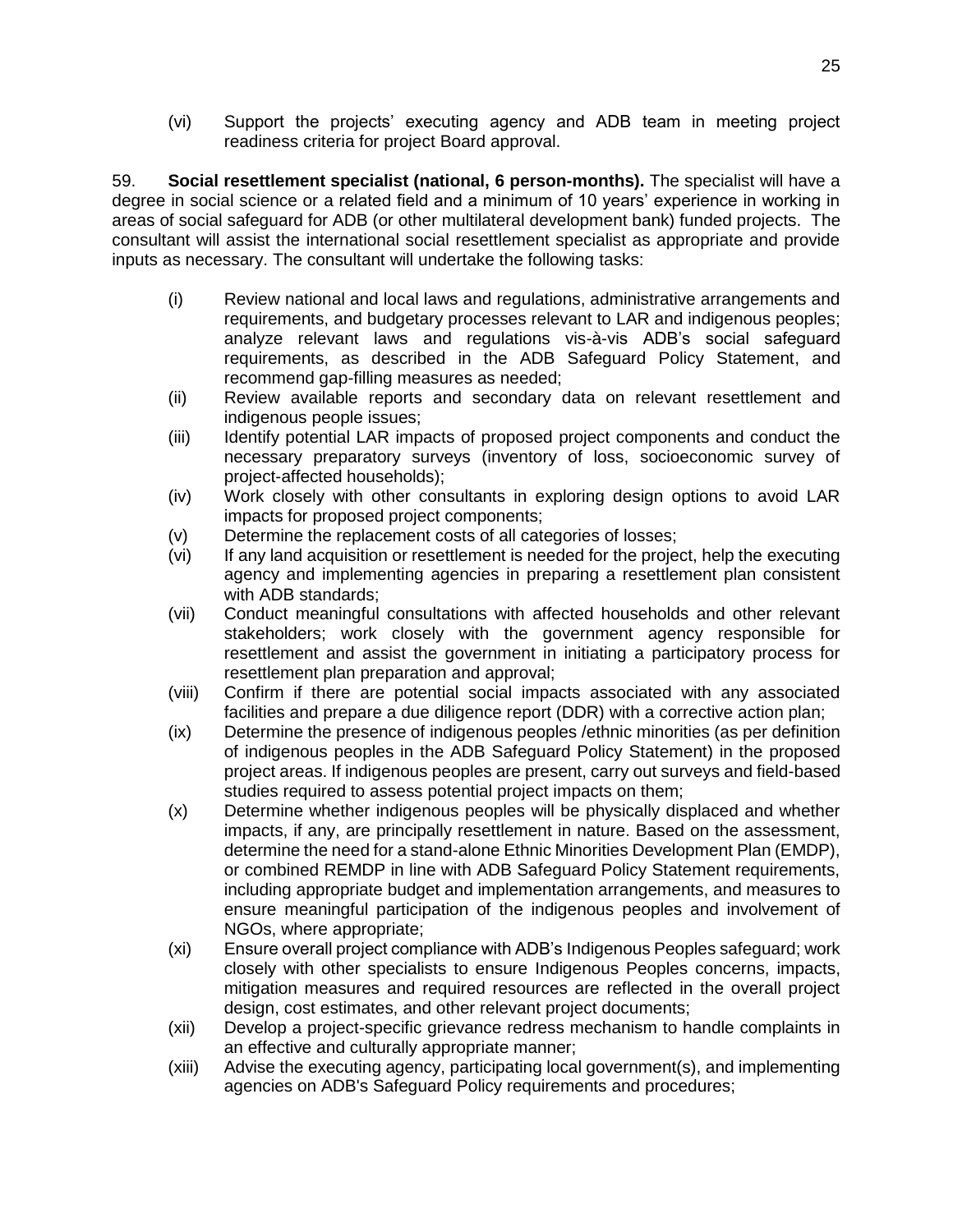- (xiv) Assess the capacity and commitment of responsible institutions to update and implement the resettlement plan/EMDP/REMDP; recommend an institutional strengthening strategy, and/or formation and training of a social safeguards unit within the executing and implementing agencies, if required;
- (xv) Assist in preparing relevant appendices and sections of the RRP and other related draft documents, including the design and monitoring framework, the summary poverty reduction and social strategy and any social action, mitigation, and/or participation/communication plans; and
- (xvi) Support the selected projects' executing agency and ADB team in meeting project readiness criteria for project Board approval.

60. **Gender specialist (national, 5 person-months).** The specialist should have a postgraduate university degree in social sciences, gender studies or public administration (an additional degree in engineering will be an advantage). She/he should have formal training in gender analysis and gender planning and demonstrated experience, skills, and expertise in mainstreaming gender in infrastructure projects, especially in the energy sector, including in renewable energy systems and projects. She/he should be familiar with the energy sector in the Asia and Pacific region, particularly in South East Asian countries, especially on issues of "vulnerability," "accessibility," and "affordability" related to energy resources and services. Experience in conducting primary gender research is needed. She/he should also be familiar with gender analysis tools and methodologies in the energy sector. She/he should have consulted for international or nongovernment organizations (NGOs) supporting gender and development work in the energy sector. The specialist will be responsible for the following key tasks:

- (i) Review ADB documents on the requirements for gender mainstreaming such as Policy on Gender and Development (1998), OM C2 on Gender and Development in ADB Operations (2010), and Guidelines for Gender Mainstreaming Categories of ADB Projects (2012);
- (ii) At the outset, agree with ADB and the executing agency on the intended gender category of the concerned project;
- (iii) As part of the poverty and social analysis, conduct a detailed gender analysis as guided by ADB's Gender and Energy Tool Kit [\(https://www.adb.org/sites/default/files/institutional](https://www.adb.org/sites/default/files/institutional-document/33650/files/gender-toolkit-energy.pdf)[document/33650/files/gender-toolkit-energy.pdf\)](https://www.adb.org/sites/default/files/institutional-document/33650/files/gender-toolkit-energy.pdf), particularly emphasizing access to energy services and use of energy services and gender division of labor, control of energy sources and technologies, women's and men's energy needs and preferences, and opportunities for and constraints on women's participation;
- (iv) Identify the socioeconomic profile of key stakeholder groups in the target population and disaggregate data by sex and analyze the link between poverty and gender;
- (v) Assess and identify potential gender-differentiated impacts of the project;
- (vi) Collect sex-disaggregated baseline data that could be used to monitor potential project gender benefits and impacts;
- (vii) Assess and recommend key gender elements in mitigation measures (e.g., resettlement, HIV, trafficking in women);
- (viii) Identify government agencies, nongovernment and community-based organizations, and women's groups that can be utilized during the project preparatory phase and project implementation, and assess their capacity;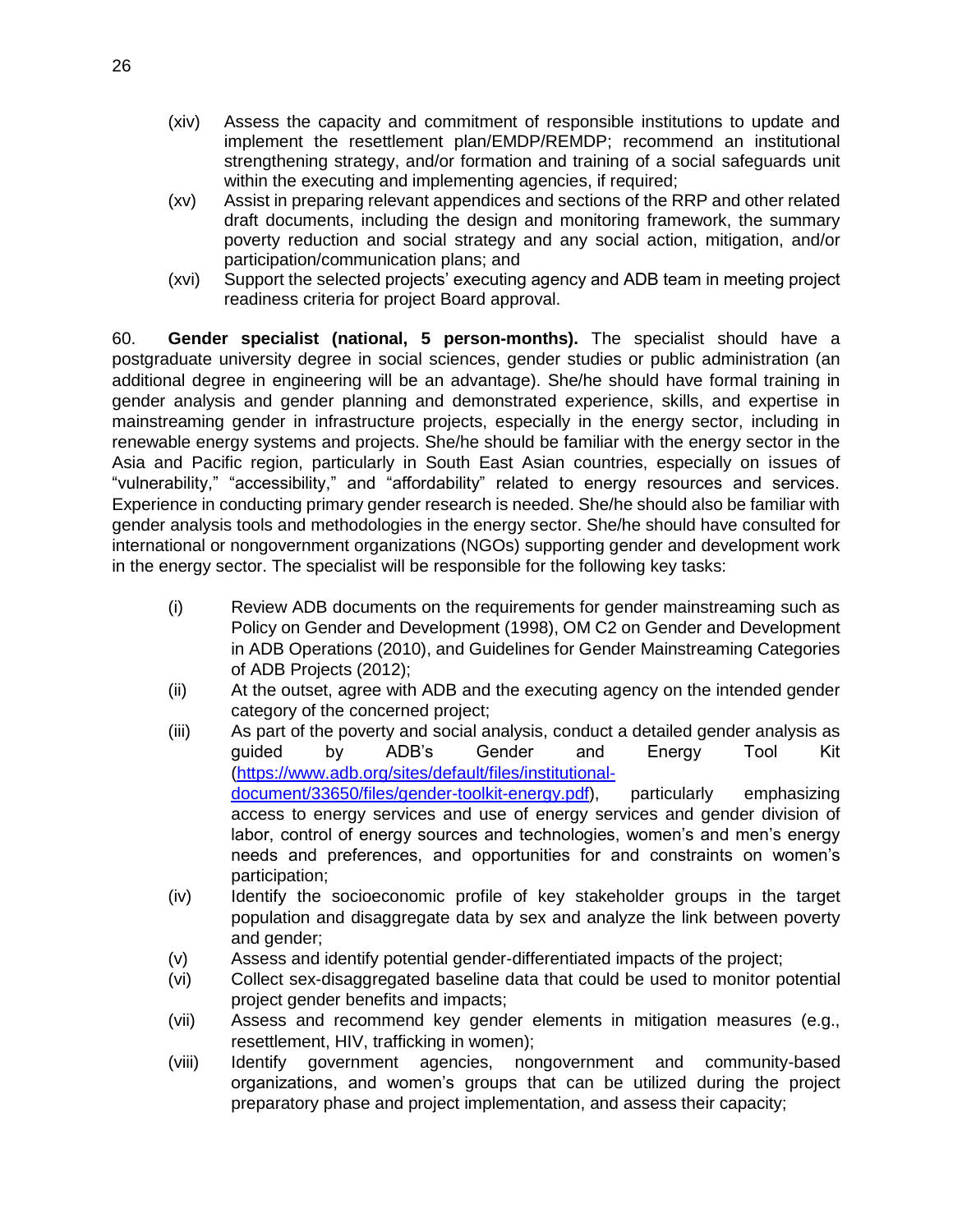- (ix) Review the related policy and legal framework, as necessary;
- (x) Based on gender analysis, develop a gender action plan (GAP) for the concerned project that mirrors the design and monitoring framework outputs and includes gender-inclusive design features, gender targets and indicators, time lines, assigned responsibilities, and implementation arrangements;
- (xi) Provide cost estimates for GAP implementation;
- (xii) Integrate GAP or gender design features in the project design and relevant project documents;
- (xiii) Prepare terms of reference for gender specialists to implement GAP or project gender features, including for any NGOs to be recruited for implementation;
- (xiv) Prepare other documentation related to gender required in the report and recommendation of the President (RRP) (e.g., design and monitoring framework gender targets, implementation arrangements of the project administration memorandum, summary poverty reduction, and social strategy); and
- (xv) Provide any other required gender inputs as may be necessary under the TRTA facility, more particularly under its output 2 such as gender elements as part of policy advice, sector analysis and capacity-development e.g. related to energy efficiency, tariff analysis, etc.

61. **Climate change specialist (national, 5 person-months).** The specialist will have a master's degree or higher in environmental management, climate change, or a related area with preferably 5 years of relevant experience in the areas directly related to climate change adaptation, and experience in conducting climate change vulnerability and impact assessments. The consultant will assist international climate change specialist as appropriate and provide inputs as necessary. The consultant will undertake the following tasks:

- (i) Identify climate change risks and assess the impacts on selected projects;
- (ii) Develop measures to improve climate change resilience and promote adaptation and mitigation; and
- (iii) Provide training to stakeholders as required. The specialist will prepare a report supplementing the IEE report and describe the methodological framework adopted for, and results emerging from: (a) project site visits, stakeholder consultation and the review of documentation that may be relevant to the project, especially in relation to the identification of project components or assumptions (e.g. associated with design, infrastructure or operation) that could be vulnerable to existing or future hydroclimatic impacts; (b) an investigation into the availability and quality of data, tools, and/or models for assessing existing or future hydroclimatic conditions and risks for the project; and (c) A Climate Risk and Vulnerability Assessment. Screen the project for climate change risks (using ADBs AWARE tool) and eventually propose adaptation measures including engineering and nonengineering adaptation measures for the project design to better understand any climate-related vulnerabilities to the project components. The consultant is required to coordinate and cooperate with other specialists closely.

62. **Resource persons (national, 6 person-months).** Resource persons (technical specialists, project management experts, and/or ADB staff) will be engaged to review documents and be speakers, facilitators, or discussants in related workshops, seminars, or conferences. Recruitment of these experts will be on need basis. The terms of reference for these experts will be developed on demand.